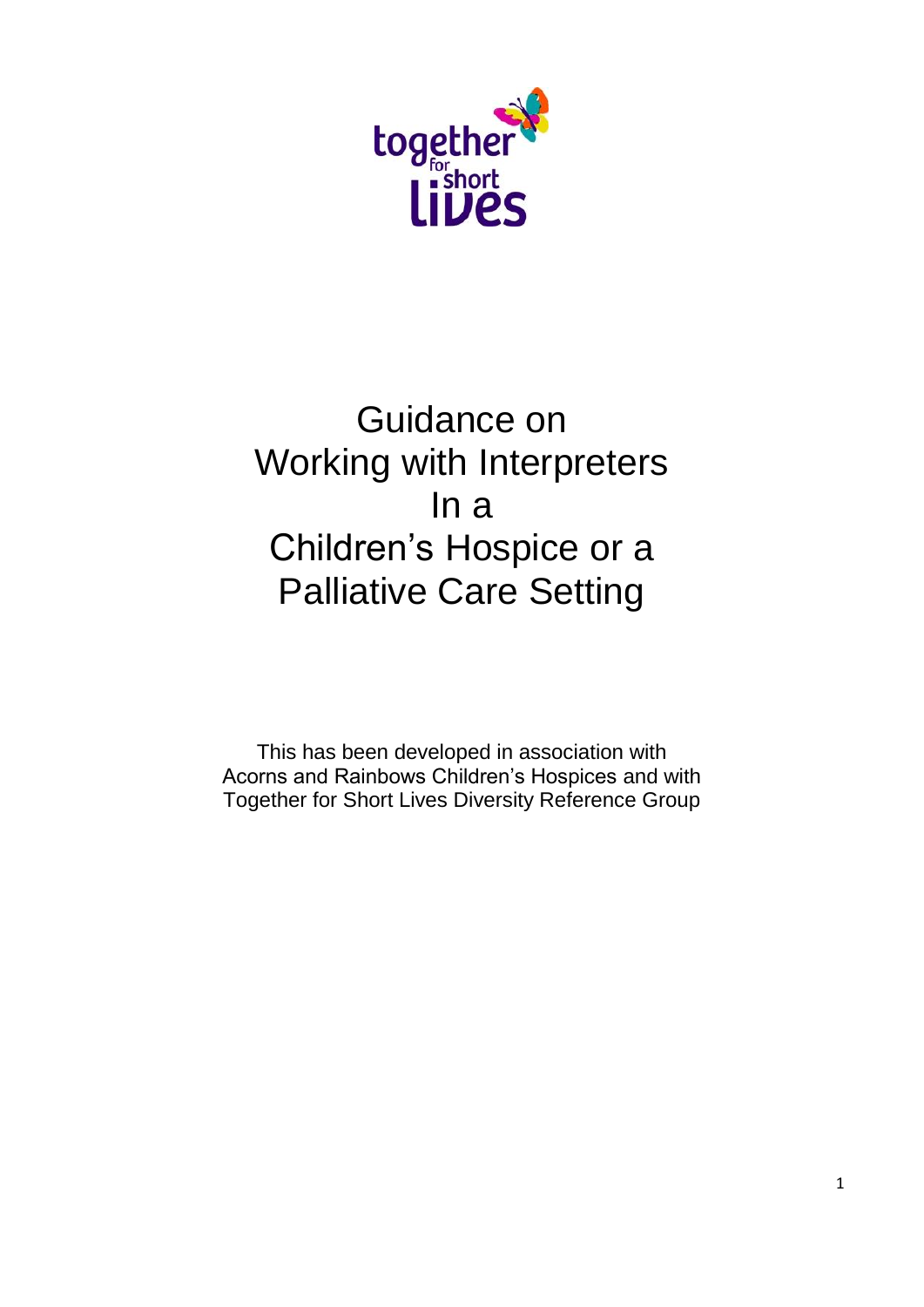## **Acknowledgments**

Together for Short Lives would like to thank the members of the Diversity Reference Group and in particular Emma Aspinall and Hardev Notta from Acorns and Ranjan Saujani and Marion Borg from Rainbows Children's Hospices for their hard work in the development of this Guidance.

## **Aims of this Guidance**

**The Translation and Interpretation Services** report published by **Children's Hospices UK in 2011** identified that there was a need to provide further guidance on the use of translators and interpreters in a children's hospice context. Some significant gaps in the provision of translation and interpretation services were identified in the 2011 report, but also a great deal of good practice has been captured within this guidance so that it can be incorporated into the development of locally appropriate provision and policies in the setting concerned.

This guidance provides a framework for all children's hospices and palliative care services to utilise and personalise for their individual organisation, and to help them maximise the support they can make available to a diverse range of families.

This guidance is written specifically for children's hospices and palliative care services, but it can be adapted for any health and social care setting.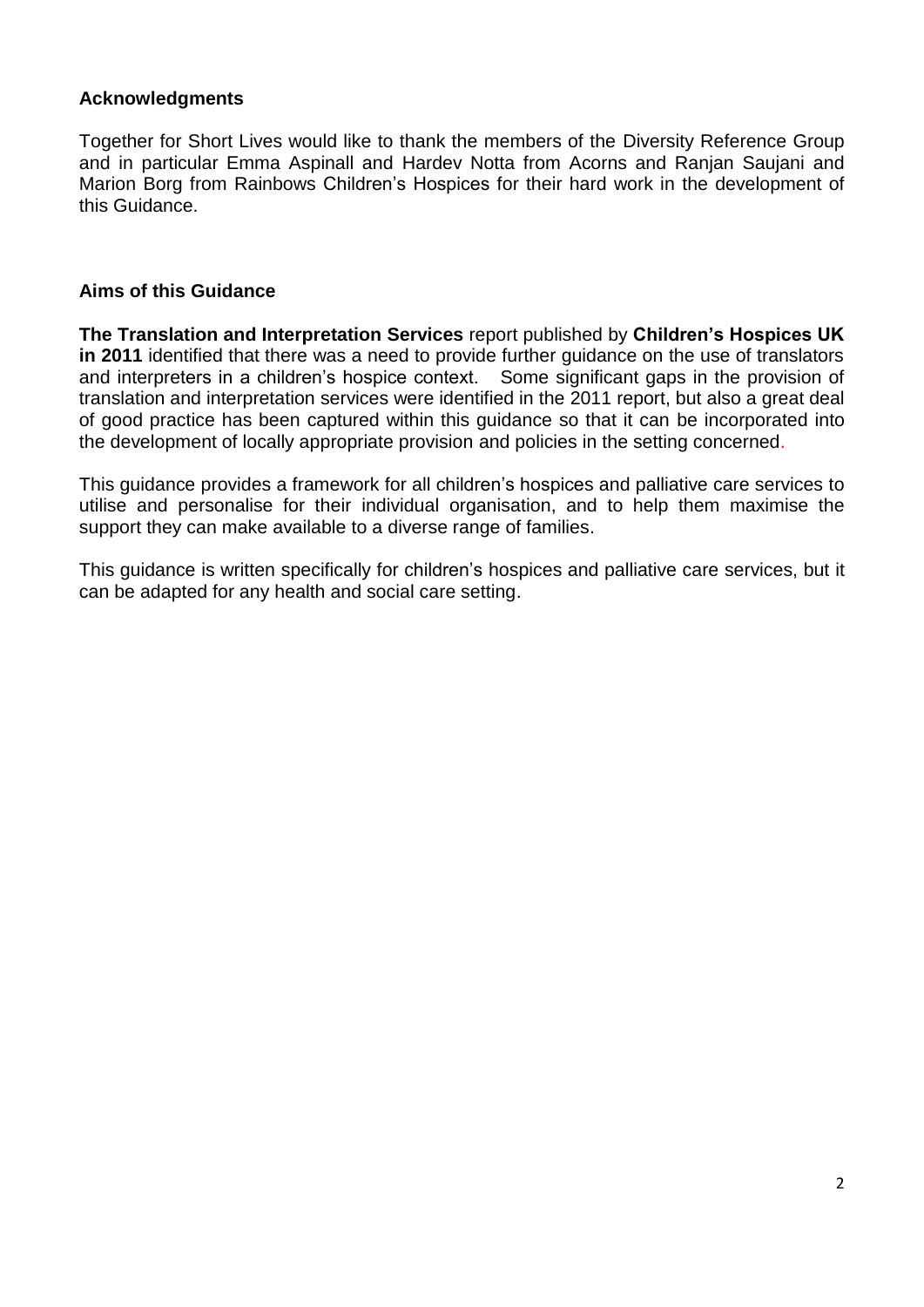## **Contents**

- **1. Introduction**
- **2. What is the role of the interpreter**
- **3. When to involve an interpreter**
- **4. Safeguarding**
- **5. Choice of interpreter**
- **6. Using friends, relatives or untrained interpreters**
- **7. General code of conduct and criteria for interpreters**
- **8. Confidentiality**
- **9. How to involve an interpreter**
- **10. Pre-Meeting briefing with the interpreter**
- **11. During the meeting with the family**
- **12. Debriefing with the interpreter after the meeting**
- **13. Guidelines for Chairs on using interpreters in meetings**
- **14. Checklist for engaging and working with interpreters**
- **15. References**
- **16. Appendices**
	- **Appendix 1 Code of Conduct for Interpreters at Rainbows**
	- **Appendix 2 Confidentiality Statement**
	- **Appendix 3 Styles of Interpreting**
	- **Appendix 4 Hospice Terminology**
	- **Appendix 5 Language Identifier**
	- **Appendix 6 Plain English Leaflet on Rainbows Hospice**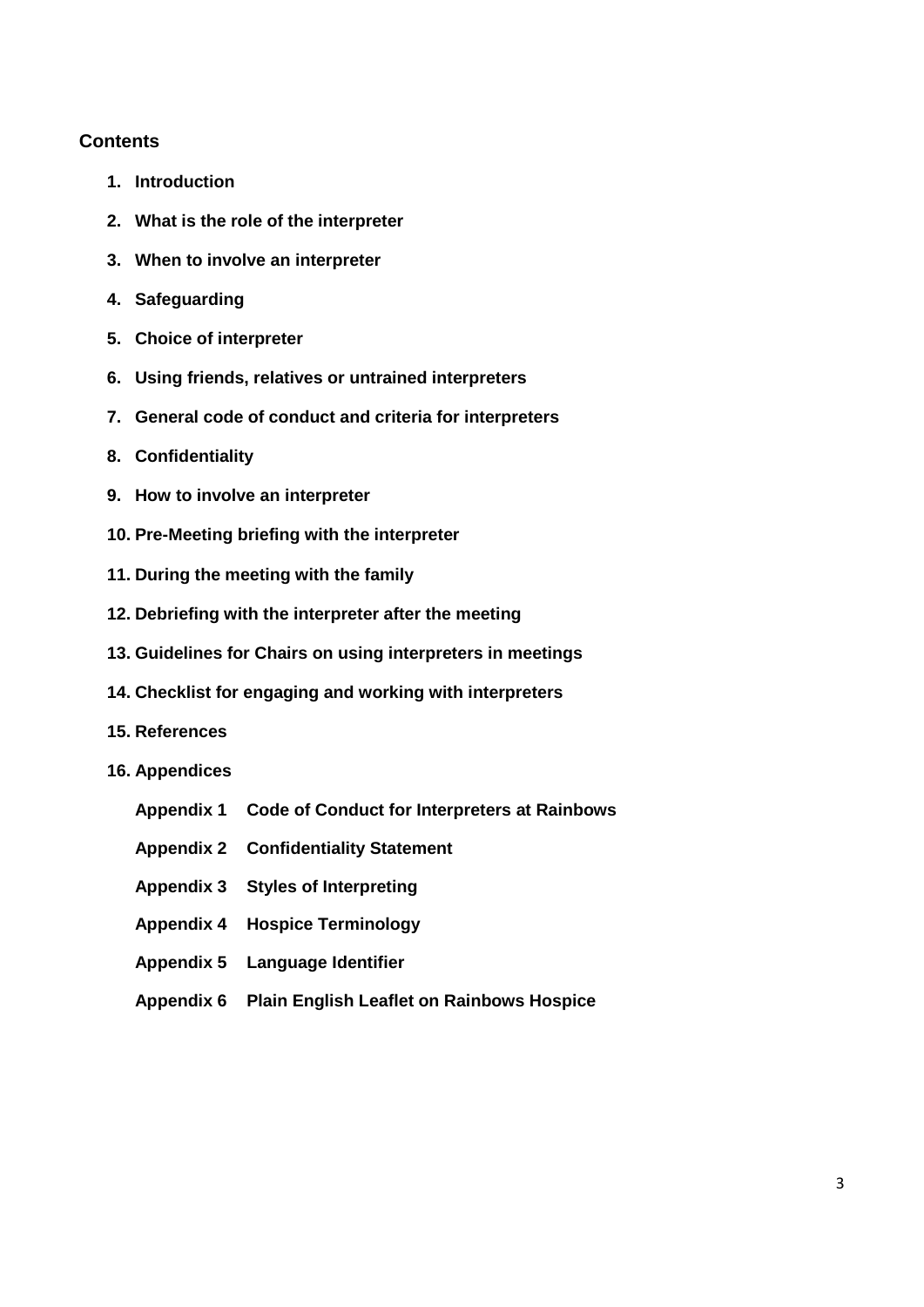## **1. Introduction**

## **The provision of appropriate access and communication support to users of public services is an issue of equality of opportunity. It also helps combat the effects of racism, social exclusion and the removal of other discriminatory barriers to full participation in society.**

The philosophy underpinning this guidance is to ensure that hospice and palliative care services are inclusive of the diverse communities across their locality, enabling equality of access to their services. The guidance aims to increase the level of confidence in the service to enable families, children and young people make informed choices at very crucial and challenging times. Children and families have rights under the Human Rights Act 2000 to be treated fairly and equally and with dignity and respect. The Equality Act 2010 also requires that services are delivered fairly and equally and without discrimination to all who need them.

Interpreting services are a key approach to overcoming communication barriers for a variety of people including:

- Those who do not speak English;
- Those for whom English is not their first language;
- Those who have a hearing impairment or other communication need.

Language difficulties can also affect those who are normally proficient in the use of English, as highly stressful situations often make speaking in a second language challenging. In these situations an interpreter should be provided to ensure effective and sensitive communication.

Using trained interpreters will enable families to interact with professionals so that access to information is provided to help families make informed choices about the type of palliative care that may be provided in the treatment of pain and symptom control, and in other areas such as physical, psychological and spiritual support.

The recommendation within this guidance is to use a professional trained interpreter in preliminary diagnosis and prognosis, to ensure that complicated advice is not misconstrued, creating a situation where the person is unlikely or unable to pursue an available option or service. When a trained interpreter is not available, please see section 6 for guidance on using a friend or relative to communicate with families.

All organisations should have a commitment to equality and diversity, which means that everyone involved within the service has a duty to promote equality, diversity and human rights in the delivery of care to the child/young person and their family and to ensure that everyone associated with the service is treated in a non-discriminatory way.

## **2. What is the role of the interpreter**

The role of the interpreter is to facilitate communication between two individuals. For an effective communication to take place, it is important that the staff, the interpreter, and the agency that provides interpreters are aware of the importance of effective communication in a hospice or children's palliative care situation.

The interpreter should be provided with these guidelines to provide clarity of expectations and links to additional information and terminology regarding the work of the children's hospice or palliative care service.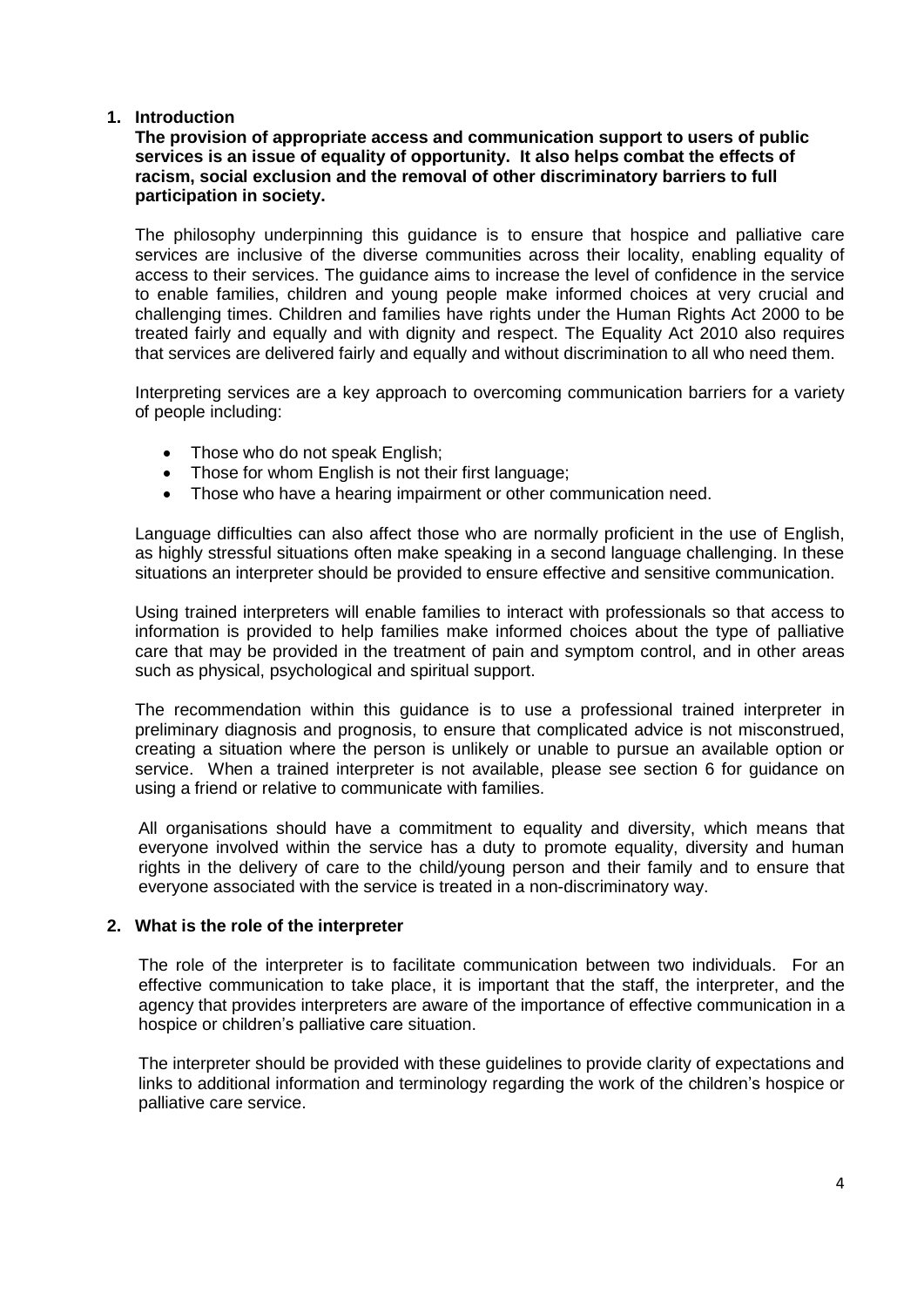It is important that the interpreter possesses the requisite qualifications, skills and information to undertake the assignment in a hospice, a palliative care situation, or an end of life scenario.

#### **3. When to involve an interpreter**

It is the responsibility of staff members to identify if a situation arises in which there is inequality of access to important information for any member of the family concerned, for example, if an individual is not proficient in English or has communication difficulties. It is also vital to involve an interpreter if an important care/ treatment decision or symptom control and end of life care scenarios are going to be discussed.

## **4. Safeguarding**

Interpreters from an agency will normally be cleared by the Disclosure and Barring Service (DBS), however it is expected that all interpreters will be supervised by a member of staff whether this is face-to-face with the family or during an interpreting session by telephone.

## **5. Choice of interpreter**

It is important to check the family's or individual's first or preferred language or communication method and arrange for an interpreter who is skilled at using that language or communication method. The only exception to this would be in an emergency, when it would be acceptable for the communication to be in a second language which the family and the interpreter have in common. The interpreter should be acceptable to both the staff member and the family. Issues such as gender, age, religion and position in the community should be considered. These should be checked with the individual and the family concerned.

### **6. Using friends, relatives or untrained interpreters**

There are situations in which an untrained person or a bilingual member of staff may serve as an interpreter if a family feels more comfortable with a familiar person, trusted relative or friend. Examples may be in an emergency situation if there is no other option or when dealing with straight forward daily communication.

However, this practice is not a recommended norm especially when discussions with the family concern medical prognosis and treatment, symptom control or end of life care plans.

If the family has requested to use their own interpreter, it is advisable to seek agreement to also include a trained interpreter as appropriate. The role of the trained interpreter is to ensure that both the family and the care staff are receiving accurate information to ensure safety.

Staff should consider the possible risks in using relatives and friends, untrained volunteers or untrained bilingual members of staff to interpret, especially when discussing end of life care or any critical care decisions. These considerations should include:

- Untrained interpreters may not have the depth of linguistic ability in both languages and the knowledge of medical terminology to be able to give accurate interpretation.
- They may want to protect the service user or carer from bad news, or decide to tell them in private later.
- They may not be able to distance themselves from the emotional attachment with the service user and may therefore need the same support as the relative or friend they are trying to interpret for.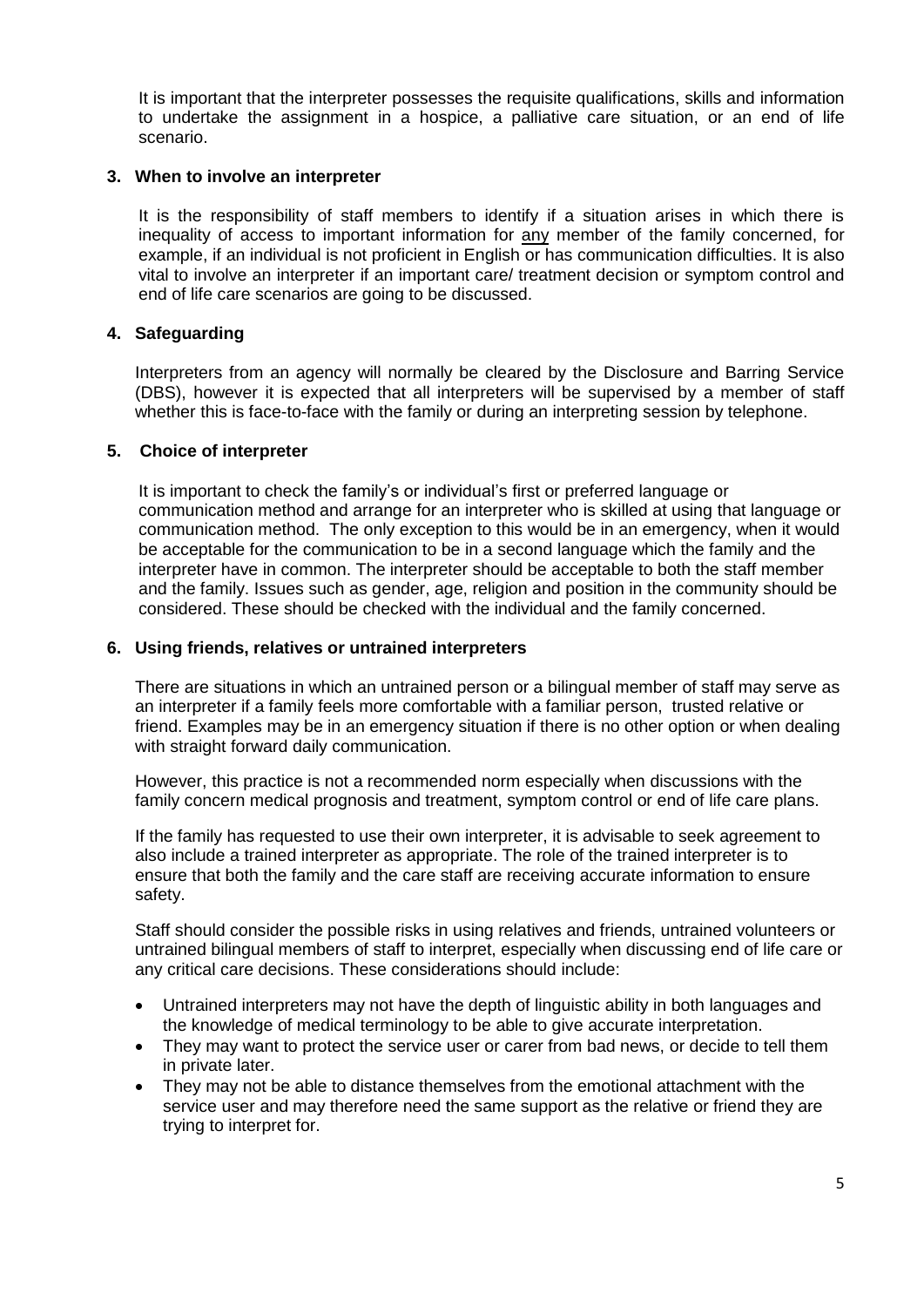- They may withhold information about side effects, believing that it will improve compliance.
- They may answer questions for the individual or carer, without posing the question directly to them.
- They may "filter" information between clinician and family member due to personal concerns or to protect their relative or friend from bad news.
- Family members may interpret inaccurately or withhold significant information (for example because they do not approve of what is being said or because they do not think it is important enough to interpret).

Trained interpreters can provide greater accuracy in interpreting clinical information because they will be fluent in both languages, have knowledge of the medical system and its terminology and are skilled in using various interpreting techniques. They will also be experienced at following an Interpreters Code of Conduct.

## **Children (under 18years of age) should not be used as interpreters:**

- Children are unlikely to interpret accurately because of the lack of fluency in both languages and a lack of knowledge of the medical terminology and may withhold significant information or provide inaccurate versions of what has been said.
- Children could be exposed to disturbing details about terminal illnesses, end of life care, abuse etc.
- Parents/carers may not be explicit about their concerns in trying to protect their children from the information. This could mean the family does not get the help and support they need.
- Children may be expected to keep confidential information 'secret' which is an unfair burden of responsibility for a child.
- Children may divulge confidential information to others which could put the safety of the family at risk.
- Using children as interpreters could damage the relationship between parents and children by giving children an inappropriate role.

## **7. General code of conduct for interpreters**

All interpreters employed via the interpreting agency that the organisation works with must adhere to the Interpreter's Code of Conduct. This should be shared with the interpreter as part of the pre briefing. An example Code of Conduct for Interpreters is provided overleaf: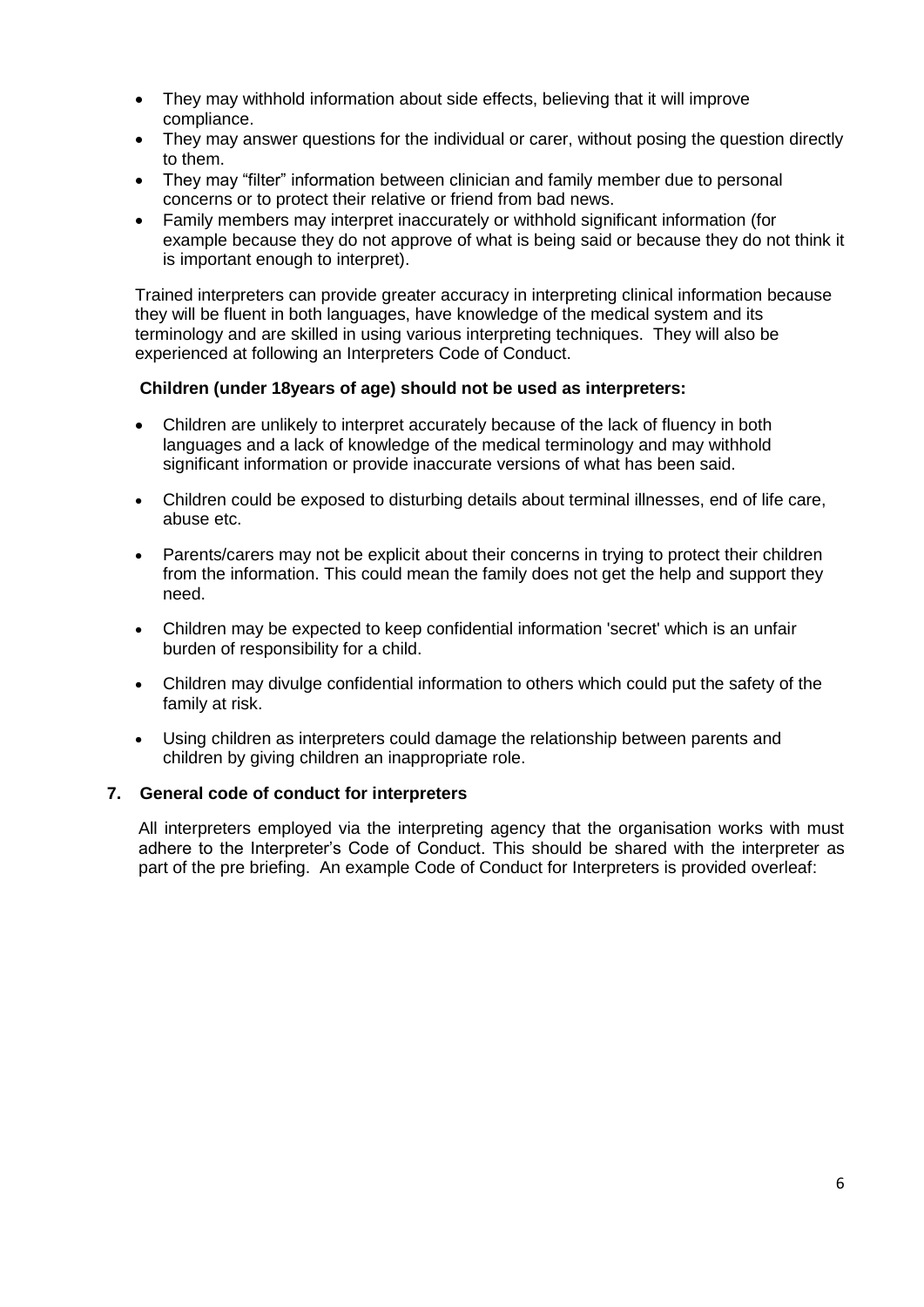## **General Code of Conduct for Interpreters**

## **Skills**

In order to work reliably and effectively, interpreters working within a children and young person's hospice or palliative care service must have:

- A good command of English/sign languages as well as the individual client's language.
- A familiarity with and an objective understanding of the culture(s) in question.
- An awareness of the sensitive nature of the services provided by children's hospices and palliative care services.
- Competence in the relevant interpreting and translation techniques.
- An ability to function professionally in all situations.
- A commitment to the National Register of Public Service Interpreters' professional Code of Conduct and Guide to Good Practice.
- A sound knowledge of the structure, procedures and commonly used terminology of the hospice and palliative care sector in which they are contracted to work.
- Complete impartiality of attitude, speech, and script.

## **Impartiality**

- The interpreter will not negotiate or advocate on behalf of either party.
- The interpreter will not act as advisor or counsellor for any party.
- The interpreter will not attempt to influence the outcome of any exchange between parties.

## **Confidentiality**

 The interpreter will maintain utmost confidentiality and trust, since clients need to feel that total discretion will be observed by both the interpreter and the agency.

## **Awareness of professional limitation**

The interpreter has the right to refuse an assignment in the following circumstances:-

- If he/she feels that they have been inadequately briefed.
- If he/she feels that they do not have adequate training or support or information about the structure, procedures and commonly used terminology of the hospice and palliative care setting in which they are contracted to work.
- If she/he is subject to unacceptable demands or behaviour from clients.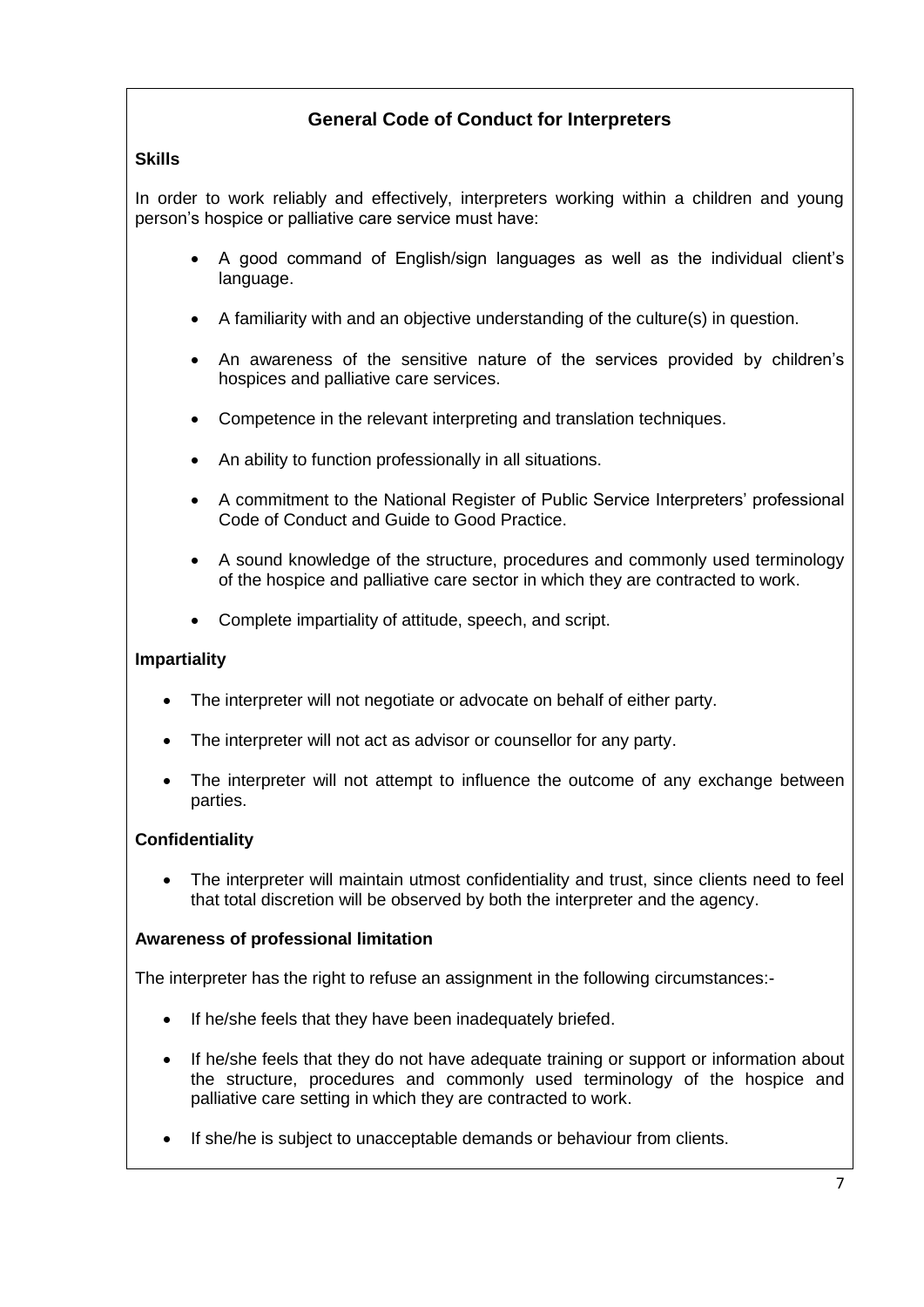## **Equal opportunities**

 An interpreter will not discriminate between parties, either directly or indirectly, because of their gender (including sex, pregnancy, parental status, and gender reassignment), race (including ethnic origin, colour, cultural identity, nationality and national origin), disability, marriage and civil partnership status, sexual orientation, religion or belief, age or social or economic class.

### **Cultural guidance**

• The interpreter may, as a separate discussion, give guidance on cultural norms and differences, in order to facilitate fuller understanding between parties. This is done, however, in the recognition that it is the view of the individual interpreter and that no individual can speak for a whole culture or race.

## **Sensitivity**

- If the assignment has been accepted, the interpreter will also be required to demonstrate sensitivity and understanding in coping with tense and stressful situations, such as end of life care, palliative care, bereavement, and safeguarding concerns.
- Similarly, consideration by the hospice or palliative care service will also be given to the sensitivities of the interpreter and his/her exposure to such situations.

An example of an individual service's (Rainbows) Code of Conduct for Interpreters is attached at Appendix 1.

#### **8. Confidentiality**

All interpreters should be aware of their responsibilities with regards to confidentiality and data protection.

Should a qualified volunteer interpreter be utilised, they will be required to sign a confidentiality agreement. See Appendix 2

#### **9. How to involve an interpreter**

The services of an interpreter may be utilised in different ways; e.g. face to face, in meetings or via the telephone as a three way conversation, as appropriate.

The need for interpreting services may be planned, for instance as part of care planning and review, or may arise in an emergency, for example in an end of life care scenario.

All services should have in place clear protocols and procedures outlining the key roles and responsibilities for the identification, approval and payment process for arranging interpreting services in both planned and emergency situations.

An accessible list should be kept by the hospice or palliative care service of appropriate local interpreting services and qualified volunteer interpreters and staff. Staff who are bilingual or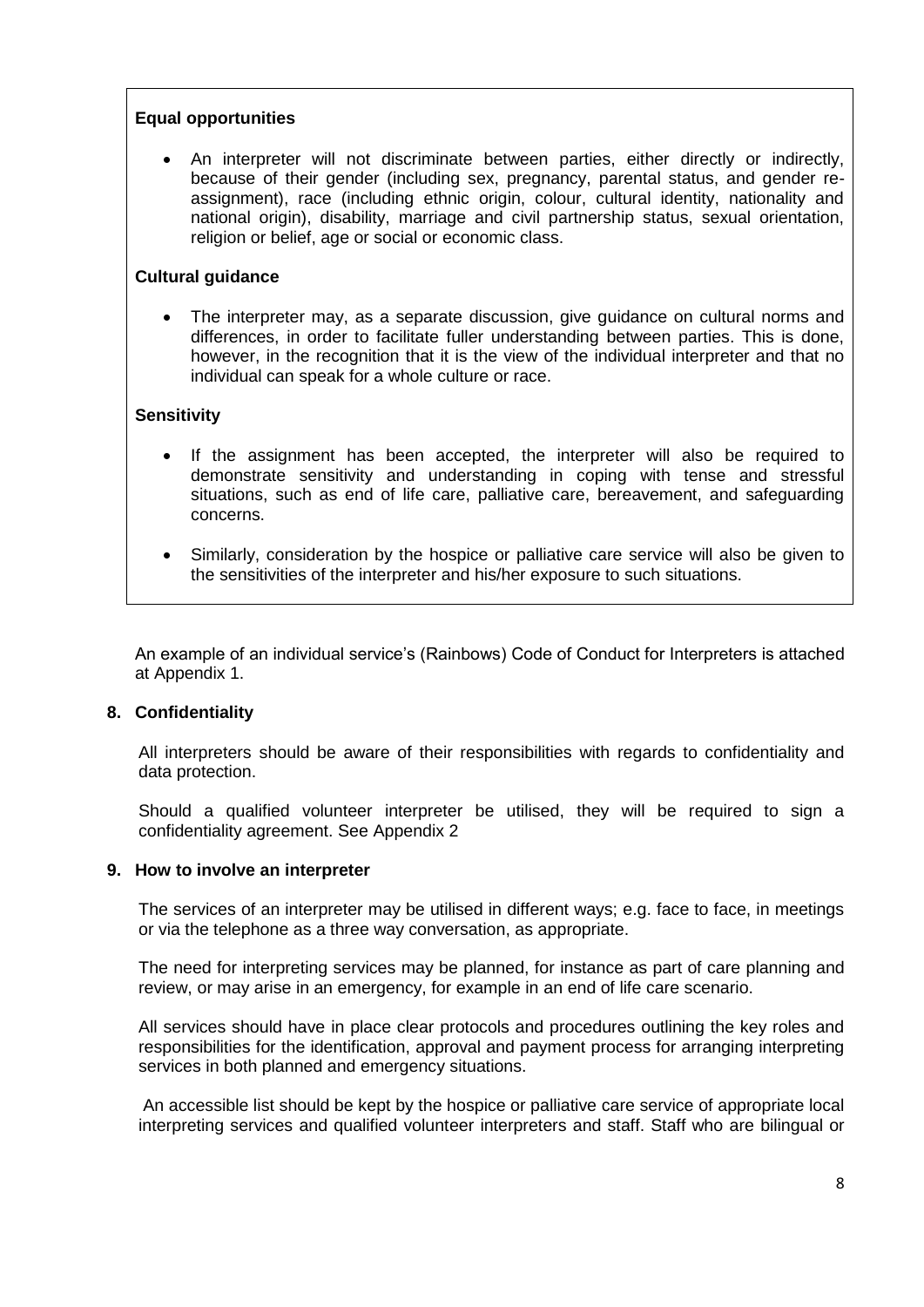who have signing skills may also record this information so these can be utilised in day to day communication matters with children and families.

#### **10. Pre meeting briefing with the interpreter**

It is essential for the staff member and the interpreter to agree the basis on which they will work together before the interpreting process starts. Issues to clarify are: the organisation's requirement, the family situation, and the sensitivities expected.

It may be useful to discuss the style of interpreting which will be used and the format and purpose of the meeting with the family.

The interpreter should be issued with a hospice information leaflet in plain English/Makaton and the relevant community language if available. See Appendices 5 & 6..

#### **11. During the meeting with the family**

The staff member should pace the conversation to ensure that the interpreting can take place effectively. They should be prepared to clarify terms or difficult concepts in order to help the interpreter be as accurate as possible. Appropriate time should be allowed for effective and full interpretation to take place. It is also important to allow for pauses in the interpreting process, to allow families to absorb difficult information and ask questions.

Owing to the sensitive nature of children's palliative care situations, the interpreter will be expected to interpret verbal communication, along with conveying emotional or difficult news, between staff and families. The interpretation needs to reflect the attitude of staff and values of the organisation in supporting families through traumatic situations.

The interpreter has a role in ensuring that each person's reactions and feelings are made explicit and that the family members' differences of view, disability, culture, relationships, and beliefs are understood.

The interpreter should make appropriate interruption if, for example, the individual or the family is failing to understand certain words or concepts, or if the interpreter feels that what is being asked or advised is discriminatory, insensitive or inappropriate.

#### **12. Debriefing with the Interpreter after the meeting**

The staff member should allow time for discussion and debrief with the interpreter to express his/her views. This may include assessment or clarification along with emotional support for the interpreter in case of a particularly stressful interview. This can be provided by the staff member.

If the meeting with the family and the interpreter has not been successful, the member of staff should discuss this with their manager.

#### **13. Guidelines for Chairs/facilitators on using interpreters in meetings**

The task of chairing a meeting using an interpreter is complex and needs to be well planned. The Chair should arrange to meet the interpreter in advance of the meeting to explain the objectives and format of the meeting and to agree with the interpreter how they will work together. This obviously depends upon the needs of the family who require interpretation, the type and formality of the meeting and the skills and training of the interpreter. Particular consideration needs to be given to the style of interpretation to be used in the meeting. (See Appendix 3)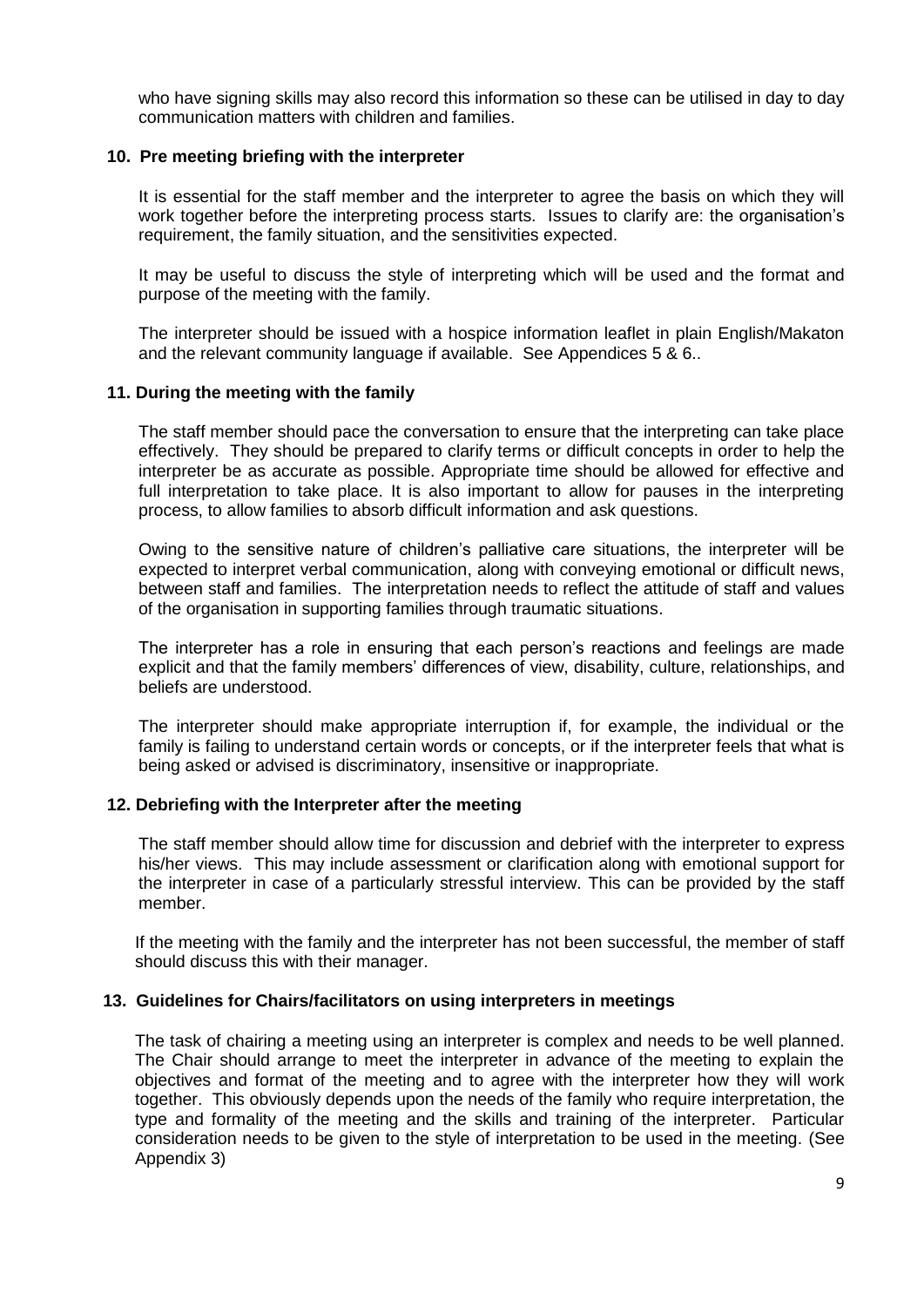In the introduction to the meeting, the Chair should outline the role of the interpreter and the style of interpreting to be used. The Chair should also state that no comments should be made in the meeting that participants do not want to have translated.

Depending on which interpreting style is to be used, the Chair should:

- Halt the meeting at frequent enough intervals for the interpreting process to take place
- Be prepared to clarify terminology or difficult concepts used by participants in order to help the interpreter to be as accurate as possible.
- Ensure that everything that is being discussed in the meeting is interpreted to the family/individual, even though the conversation might not be directed at them.
- Ensure that the family is given plenty of opportunity to respond through the interpreter.

## **14. Checklist for engaging and working with interpreters**

- Identify any language barriers.
- Identify who has the language barrier the child, young person, mother, father, carer/guardian?
- What language do they speak (for language identifier see Appendix 5)
- Inform appropriate manager of the need for an interpreter following local processes for approval for either planned or emergency situations
- Decide the type of interpreting that is required to meet the needs (see Appendix 3 on styles of interpreting)
- If appropriate, assess if a qualified member of staff or volunteer is available
- Agree and arrange date, time and location as required by the family.
- Refer to the interpreting agency contract and contact the agency.
- Hold briefing session with interpreter to explain the circumstances, this could include a tour of your building detailing the services that you provide, type of interpreting to take place, needs and sensitivities.
- Ensure that documentation has been made available.
- Set aside adequate time for the interpreting session
- Following the interpreting session, debrief the interpreter. This should include how they feel the session has gone, any cultural inference which should be taken into account, and the wellbeing of the interpreter.
- In the situation of a telephone session, phone back following the session to debrief.
- Sign the timesheet of the interpreter
- Record that the service has been used and the level of satisfaction of the session, any outcomes and follow up required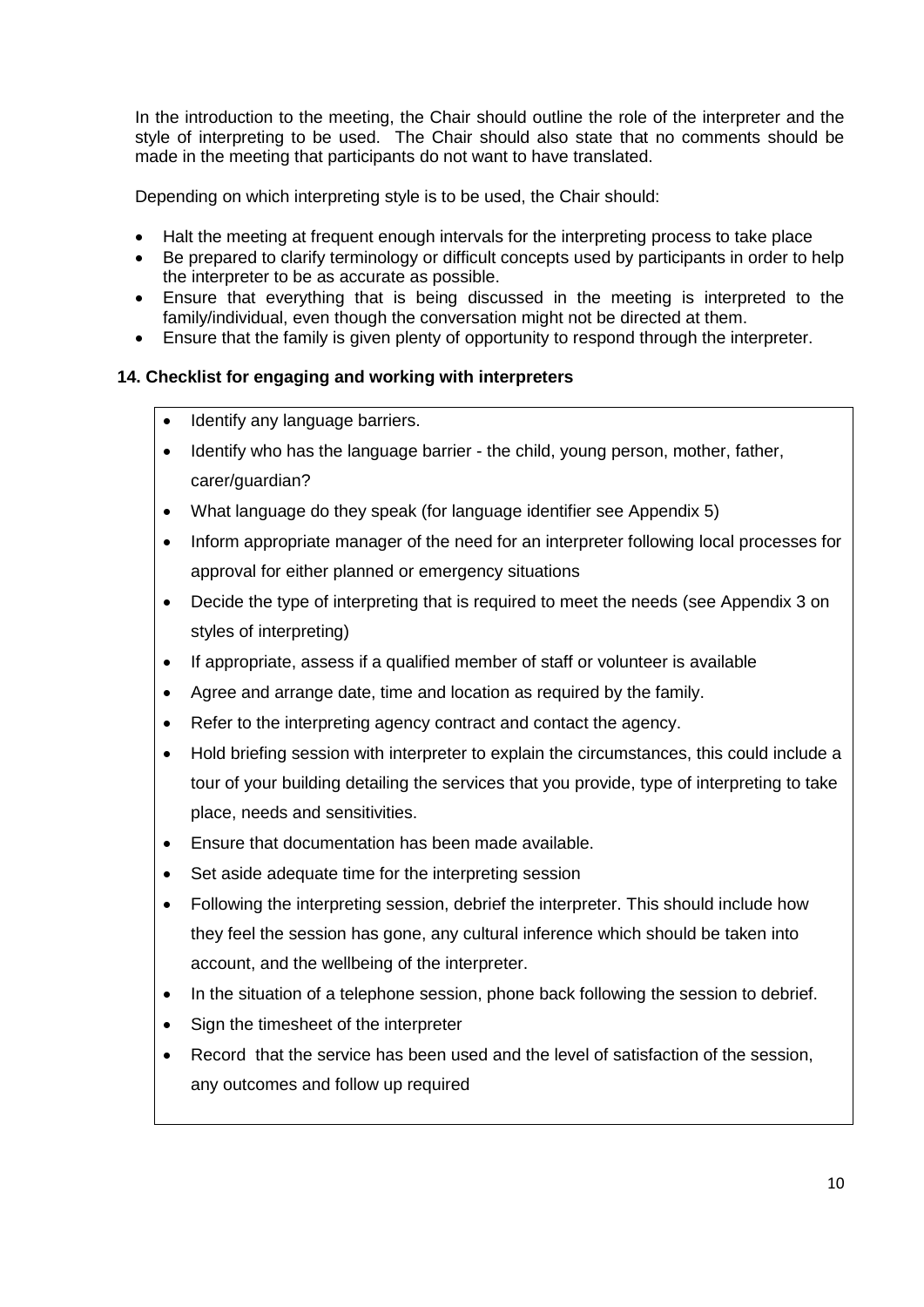#### **15. References**

Translation and Interpretation Services; March 2011, Children's Hospices UK

'Guidance handbook for Acorns Staff on Working with Interpreters' October 2004, Acorns Childrens Hospice.

Rainbows hospice information leaflets and translations <http://www.rainbows.co.uk/the-hospice/translations/>

Acorns Children's Hospice Guidance on Interpreters

Rainbows Hospice Policy and Procedure for Staff on Engaging an Interpreter

East London and the City NHS (Mental Health NHS trust)

Institute of Linguists [http://www.iol.org.uk](http://www.iol.org.uk/)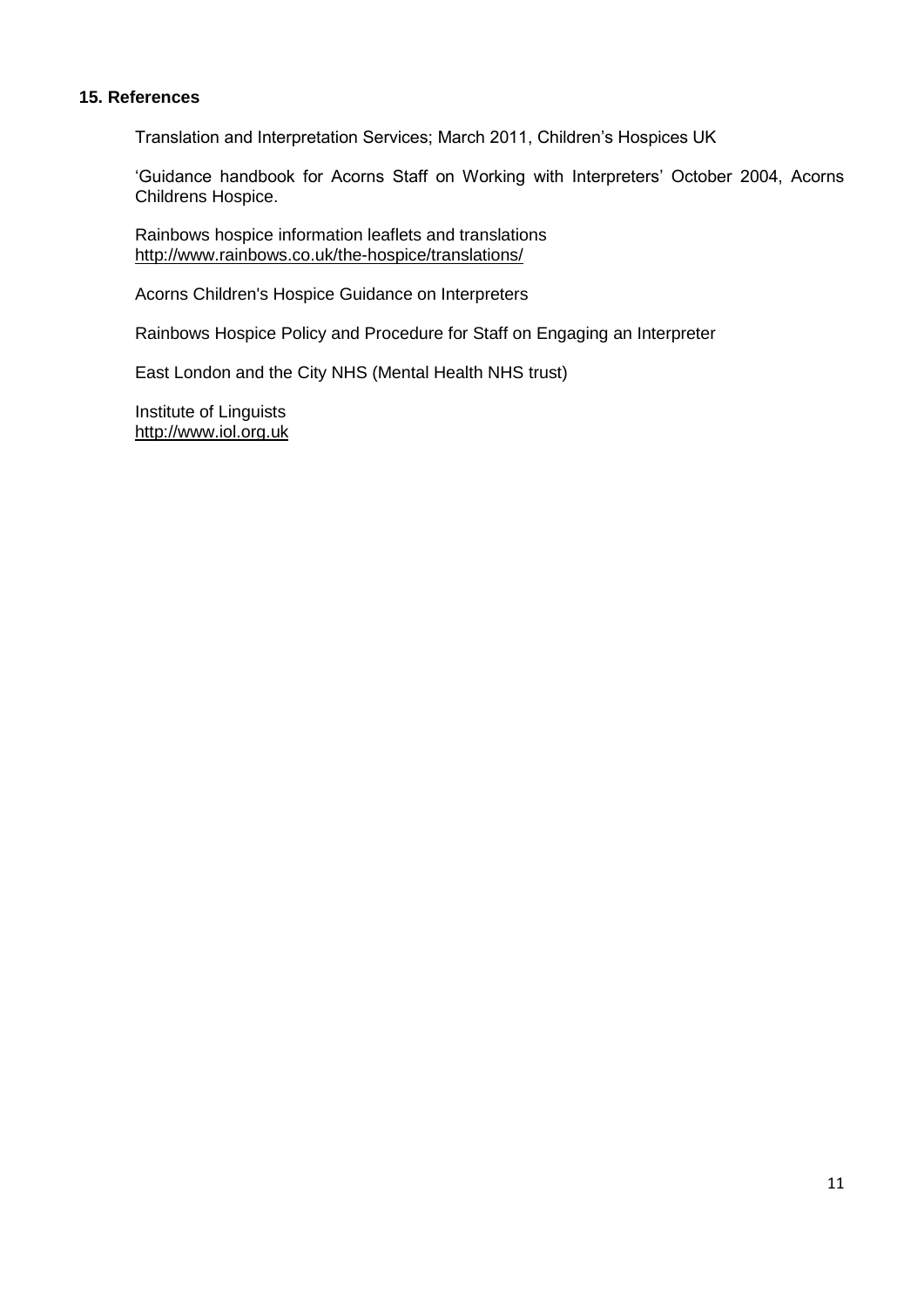## **Code of Conduct for Interpreters at Rainbows**

When working for a children's hospice, it is important that interpreters are aware of the sensitive nature of the work undertaken to deliver excellent palliative, end of life and bereavement care for children, young people and families.

To be able to facilitate a sensitive and accurate communication in a hospice situation, it is important that the organisation's Code of Conduct for Interpreters is followed, i.e.

- That the interpreter has an excellent spoken command of English and be fluent in the interpreted language, including any specialist terminology, idioms or dialects
- That interpreters will always ask for clarification, disclose any difficulties they may encounter regarding dialects or medical, technical or hospice jargon terms, and if these cannot be satisfactorily remedied, withdraw from the assignment
- Use appropriate techniques such as consecutive interpreting, simultaneous interpreting and sight translation to interpret accurately and fluently. (See Appendix 3, Styles of Interpreting)
- Understand the required procedures and context for working in a hospice. Additional resources and documents are signposted in these guidelines
- Respect the family's customs, values and spiritual beliefs which may be different to your own. Personal opinions and beliefs should not influence the situation
- Interpret in the first person truly and faithfully what is said, without anything being added, omitted or changed, and to be able to provide a summary if requested by both parties
- Not enter into the discussion, give advice, or express opinions or reactions to any of the parties.
- Intervene only
	- To ask for clarification
	- To point out that a party may not have understood something
	- To alert the parties to a possible missed cultural inference
	- To ask for accommodation for the interpreting process
- When intervening, ensure that it is done in a sensitive and transparent manner so that both the staff member and the service user clearly understand the nature and relevance of the intervention or communication.
- Not delegate work, nor accept delegated work, without the consent of the agency

## **The organisation expects interpreters:**

- To indicate clearly and unequivocally, at the initial contact, if he/she is available to undertake the assignment and if she/he is able to accept the nature of the task
- To have an excellent spoken command of English and the interpreted language, including any specialist terminology, idioms or dialects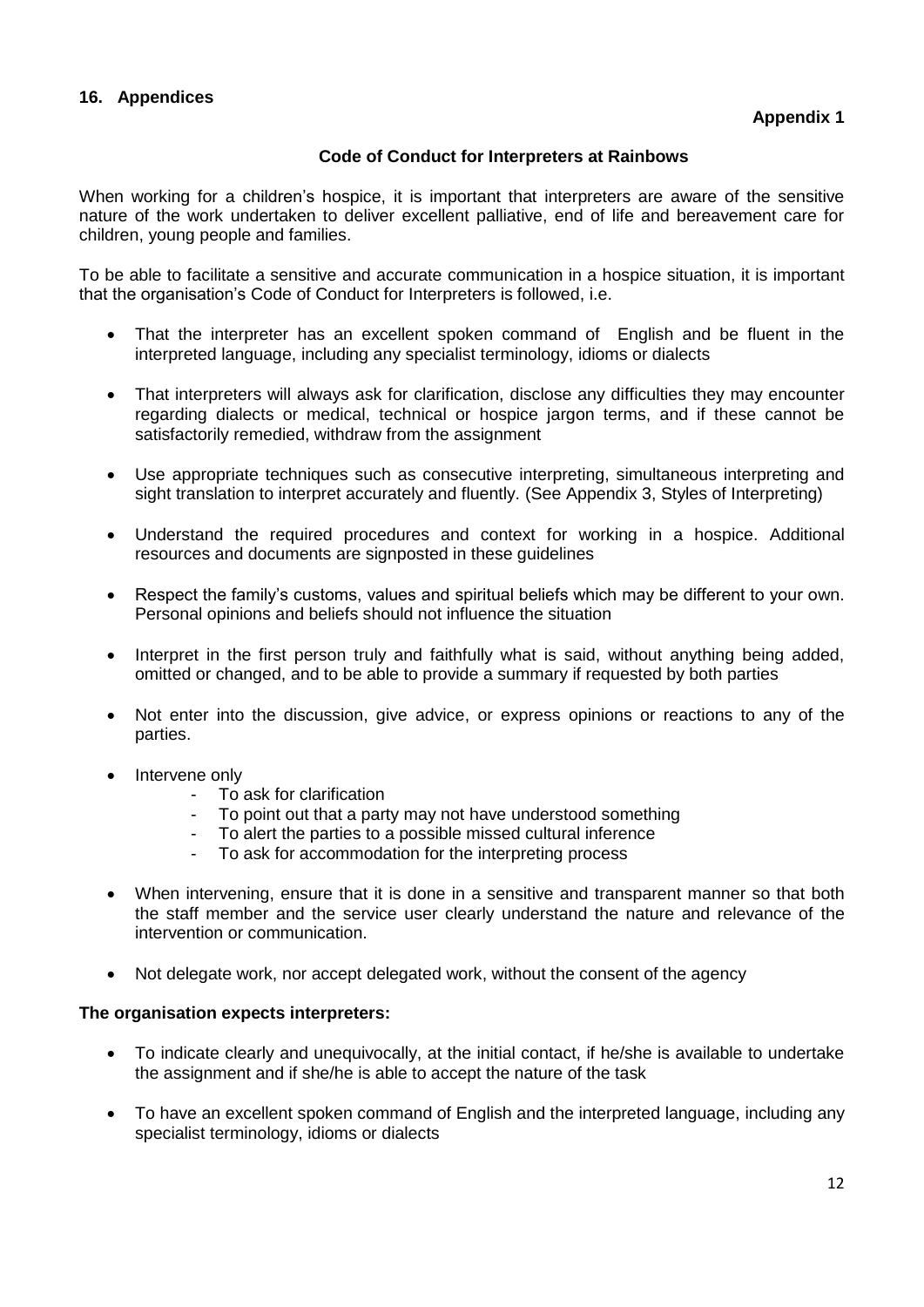- To be reliable and punctual at all times; The interpreter to contact the organisation immediately if, for any reason, they are running late, or are unable to attend, an assignment
- To always dress appropriately for an assignment to meet business and cultural needs
- To inform the agency immediately if they do not feel comfortable with the issues being discussed or if they believe that they are not competent to undertake the assignment
- To respect confidentiality at all times and not seek to take advantage of any information disclosed during their work
- To interpret in a culturally sensitive way, both in words and in manners
- To be objective but in a sensitive manner, making sure that he/she interprets not only the spoken words but also expresses the empathy and sensitivity conveyed by the organisation's staff, through the use of tone, pace and manner.
- To be able to interpret the anxiety and concerns expressed by the child, young person, and family to staff members
- To disclose immediately if the interviewee or immediate family is known or related to the interpreter
- To act in an impartial and professional manner
- To not discriminate against parties, either directly or indirectly, because of their gender (including sex, pregnancy parental status, and gender re-assignment) race (including ethnic origin, colour, nationality, and national origin), disability, sexual orientation, marriage and civil partnership status, religion or belief, age, or social or economic class.
- To disclose any conflict of interest that they may have regarding business, financial, family or other interest in the matter being handled.
- Not accept any form of reward, whether in cash or otherwise, for interpreting work other than payment by the employer
- Ensure that any notes taken are left with the Hospice or service or destroyed on site
- Have all claim forms signed by the Hospice member of staff, using the interpreter to verify the actual hours of interpreting carried out

#### **In return, the organisations staff will:**

- Before the assignment, familiarise the interpreter on the general nature of the hospice's work, and in particular, advise on the depth of interpreting, beyond language alone
- Before meeting the family/individuals concerned, explain the circumstances of the family's situation so that the interpreter can deal with the communication accurately and sensitively
- Set aside adequate time for effective interpretation to take place
- Debrief the interpreter at the end of the session.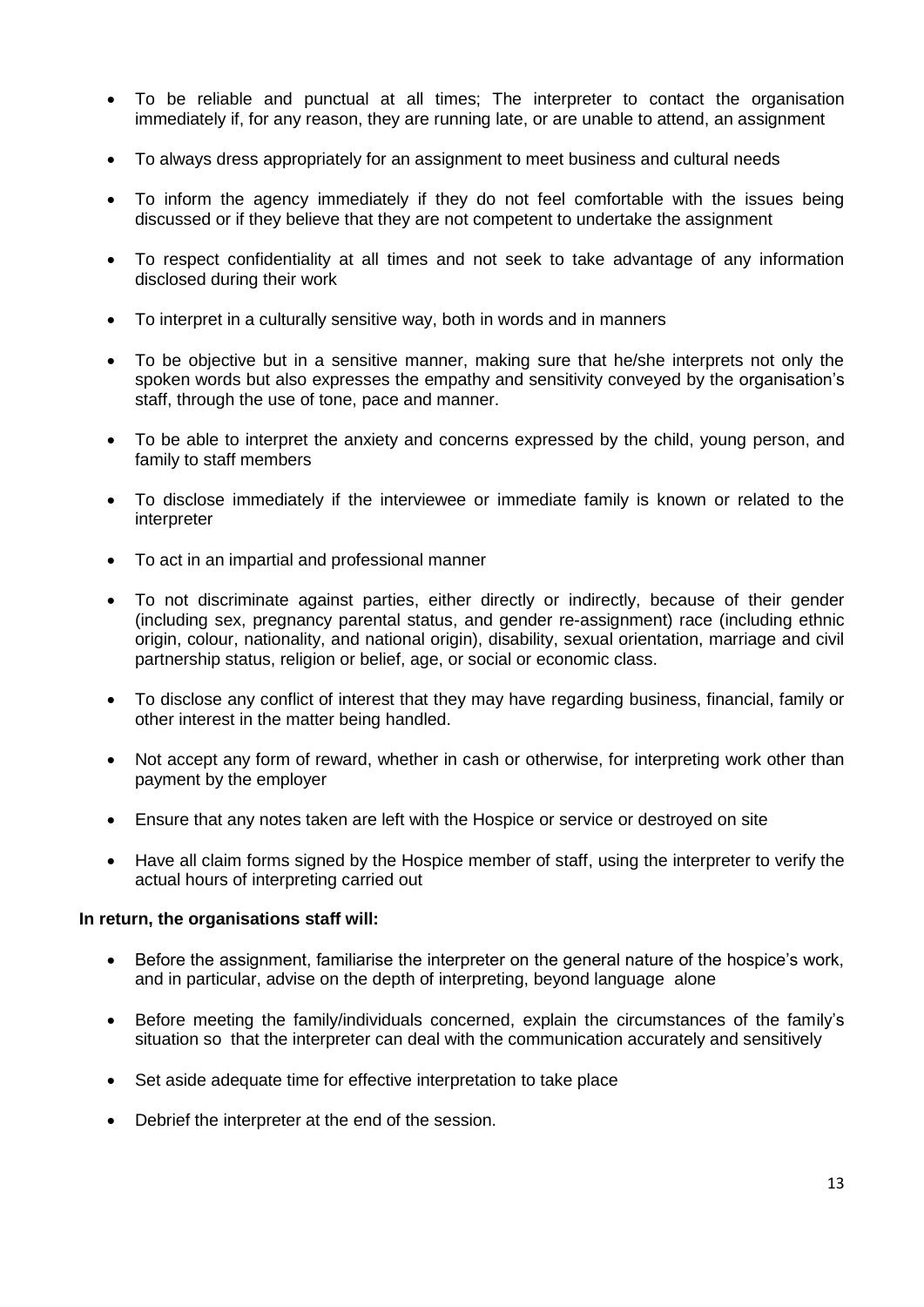## **Undertaking of Confidentiality**

Paid Interpreters, as well as qualified volunteer interpreters at **(**name of organisation) hospice are expected to adhere to rules of confidentiality and data protection.

You are required to sign a written undertaking that you will:

- Inform the member of staff, before the interpreting process begins, if the family is known to you (and also accept that it is the family's right to have the interpreter of their choice).
- Not divulge any conversation or exchange of information that takes place during the interpreting process without the permission of the staff member involved.

**I accept and agree to follow the confidentiality and data protection guidelines indicated above** 

**Full Name:**

**Signature: Date:**

**Name of Agency:**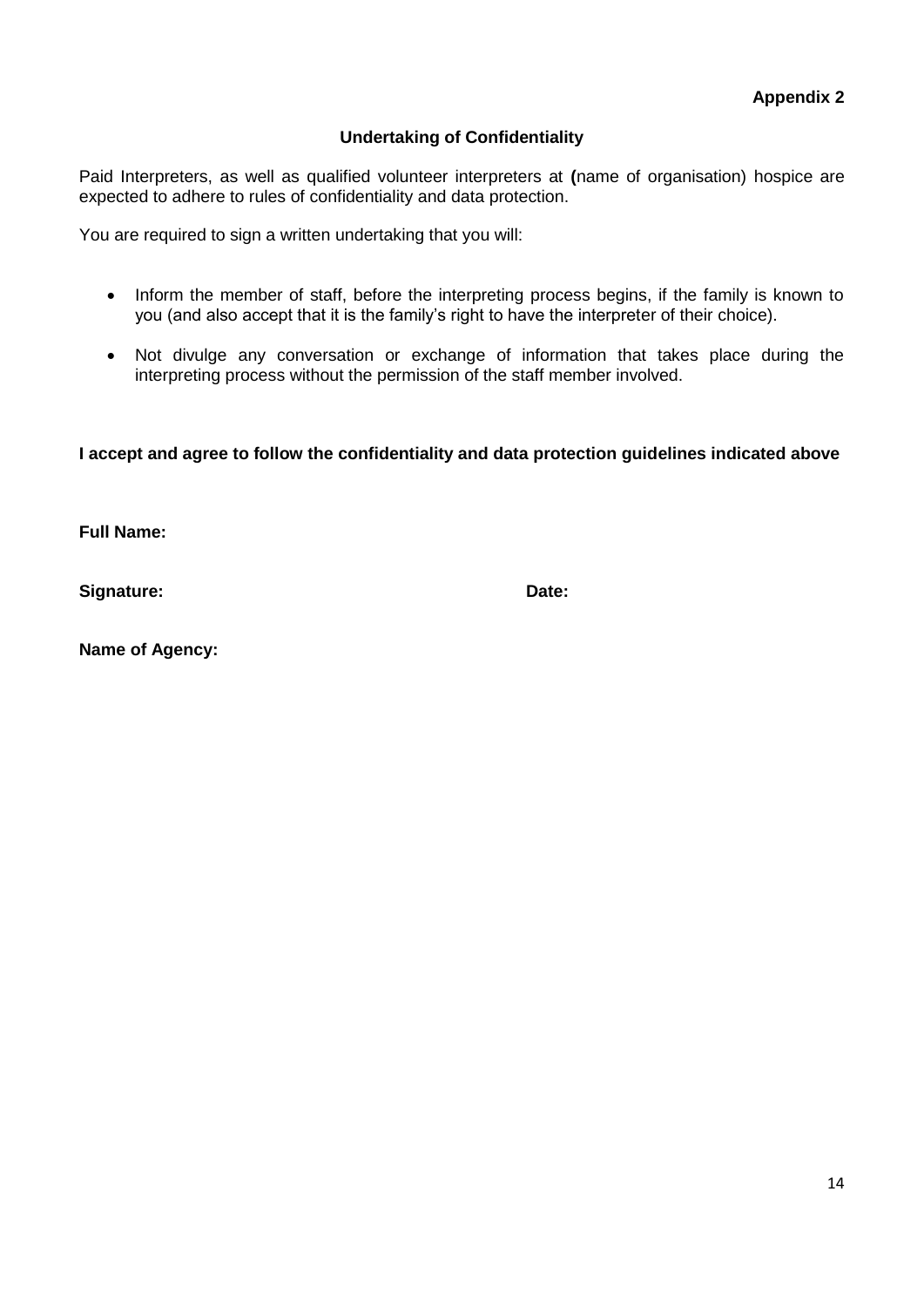## **Styles of Interpreting**

#### **Consecutive interpreting**

Most community language interpreters will undertake consecutive interpreting – that is, they will wait until the speaker has finished before they begin interpreting. Staff members will, therefore, need to be aware of the need to pause from time to time during longer pieces of speech so as to keep the task manageable for the interpreter.

#### **Simultaneous Interpreting**

It provides an instant interpretation of what is being said. Speakers do not have to pause to allow the interpreter to speak which means that conversations can flow more naturally.

#### **Whispering interpreting**

Often combined with consecutive, this style of interpreting is typically used for interpreting to an individual where there is only one foreign language involved. As the name suggests, this approach does not require any equipment and involves the interpreter whispering the interpretation to the individual during the meeting or visit.

#### **Telephone**

This is also referred to as over-the-phone interpreting. This enables the interpreter to deliver interpretation via telephone on a conference call. Telephone interpreting may be used in place of onsite interpreting in some cases, especially when no on-site interpreter is readily available at the location where services are needed.

#### **Google Translate**

Google Translate is a free translations service that provides instant translations between 57 different languages. It can translate words, sentences and web pages between any combinations of its supported languages. Google Translate can be accessed via the web and on many websites. Google TM Translate is a free, automated service that relies on data and technology to provide its translations. It provides literal translations and may not take into account cultural norms and subtleties. An automated translation has limitations and it is not intended to replace human translators, especially in a children's Hospice or palliative care environment.

#### **Verbatim translation/interpreting**

This is sometimes also referred to as word-for-word or literal translation/interpreting, and linguists will usually understand this to mean the production of a close, faithful and accurate version of the original in the target language.

## **Sign Language**

The act of interpreting is when a hearing person speaks; an interpreter will render the speaker's meaning into the sign language, or other forms used by the Deaf party and vice versa, when a Deaf person signs, an interpreter will render the meaning expressed in the signs into the oral language for the hearing party. This may be performed either as simultaneous or consecutive interpreting. Skilled sign language interpreters will position themselves in a room or space that allows them to be seen by the deaf participants and heard clearly by hearing participants.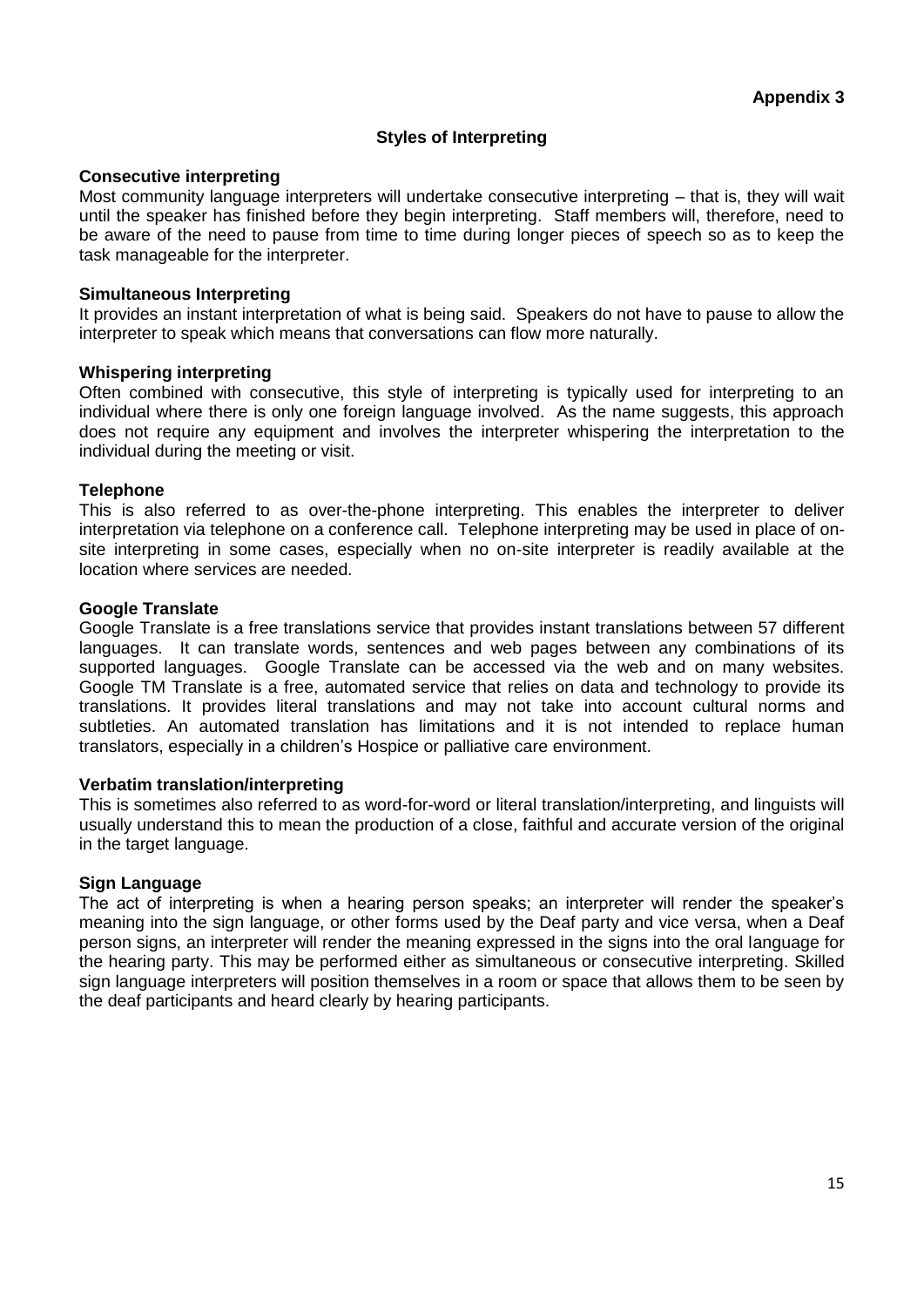## **Some useful definitions**

### **Translation**

The conversion of written text from one language to another.

#### **Interpretation**

The conversion of speech from one language (including British Sign language and other sign languages) to another. Interpreting may involve the conversion between two live spoken or signed languages or between a spoken language and a sign language.

#### **Communication Support**

A variety of forms of support and communication with those who do not use the conventional forms of spoken or written English, including Braille and other tactile forms of writing, lip reading and lip speaking and various communication technologies.

#### **Accredited Interpreters and Assessing their Work**

Language interpreting and translation skills should always be checked before employment is offered. Public bodies procuring interpreting and translations services should ensure that appropriate quality assurance processes exist. These should include a sample proof reading of translated material and the occasional recording and checking of interpreting work.

#### **Advocacy**

This implies being on the side of, or speaking for, a particular party, or otherwise aiming to support, protect, advise or further the interests of a particular individual or group. To act as an advocate can be in direct conflict with the interpreters' code of ethics, which requires interpreters to be unbiased and impartial in their work.

#### **Additional Language**

A language which someone may have acquired or learned, but which is not their "first" language i.e. their home language or the language in which they are most proficient and comfortable.

#### **Approved qualifications**

Bilingualism is an essential element of proficiency in interpreting. An interpreter however, also has to have knowledge of the organisation's environment and operating processes, the ability to cope with specialist vocabulary and an understanding of the rights and responsibilities of the public service interpreter. The best way to acquire such proficiency is through high quality training. Successful completion of the Diploma in Public Service Interpreting (DPSI) provides interpreters and translators with the only professional certificate of competence currently available in this field. Those who have gained a DPSI can ensure service users that they are working with qualified staff trained to nationally recognised standards.

#### **Best Value**

The provision of accessible communication arrangements promotes best value by ensuring that all public bodies are open, transparent and accountable organisations. Appropriate communication support ensures a customer/citizen focus to the delivery of services.

## **Bilingual Worker**

A bilingual worker is someone who has the language skills needed to carry out the tasks required by their work in either the official language of the country (e.g. English) or in another language (e.g. Urdu or French). This means that they can function as a care worker, doctor or as a counsellor in at least two languages. This does not mean that they have the skills required to work as a translator or interpreter between these two languages on behalf of two other interlocutors.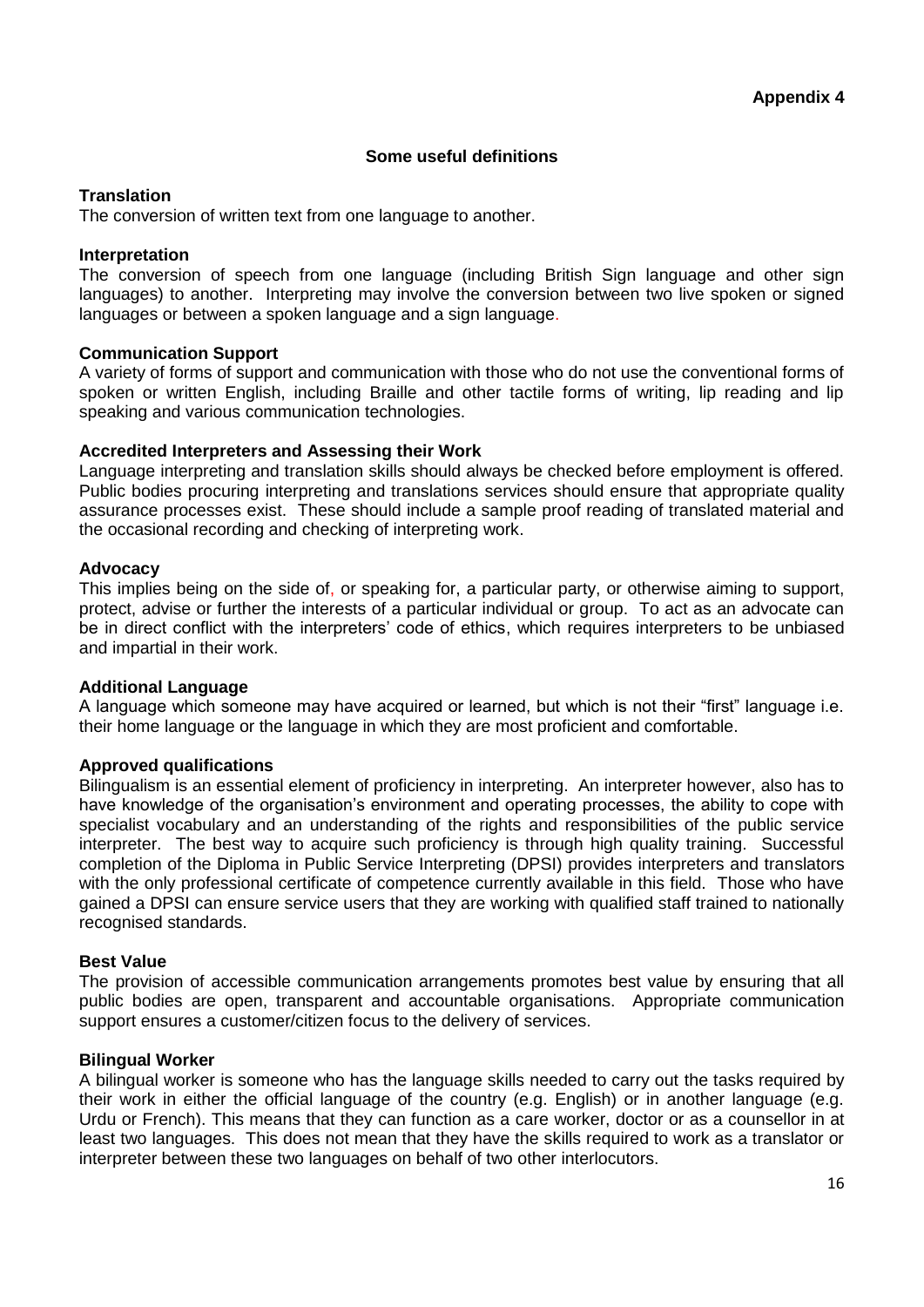## **Brailing of Documents**

Braille is a writing system consisting of raised dots which people can read by touch. Braille translation software can be used in-house and documents printed off on a Braille printer (embosser), but most work is produced by professional transcription agencies.

#### **Briefing Interpreters**

Organisations should respect the role of the interpreter. Pre-meetings could be used to clarify respective roles, to provide briefing about the background and practical purpose of the interview or assignment and to deal with issues such as confidentiality and positioning. The organisation should also ensure that the interpreter is clear about the use of technical terms or specialist vocabulary.

#### **Care of the Dying**

Care of the dying is the care of the patient and family in the last hours and days of life. It incorporates four key domains of care: physical, psychological, social and spiritual care, and supports the family at that time and into bereavement.

#### **Child**

A child is defined as a young person aged up to their  $19<sup>th</sup>$  birthday.

#### **Children's Hospice Services**

Children's hospice services provide palliative care for children and young people with life limiting conditions and their families. Delivered by a multi-disciplinary team and in partnership with other agencies, children's hospice services take a holistic approach to care, aiming to meet the needs of both the child and family –their physical, emotional, social and spiritual care – through a range of services.

These include:

- 24 hour end of life care
- Support for the entire family (including siblings, grandparents and the extended family)
- Bereavement Support
- 24 hour access to emergency care
- Specialist short breaks
- 24 hour telephone support
- Practical help, advice and information
- Provision of specialist therapies, including physiotherapy, play, and music therapy
- Provision of information, support, education and training to carers, where needed
- Children's hospice services deliver this care in the home (commonly termed 'hospice at home service') and/or in a purpose built building

## **Children's Palliative Care**

Palliative care for children and young people with life-limiting conditions is an active and total approach to care, from the point of diagnosis or recognition, embracing physical, emotional, social and spiritual elements of care through to death and beyond. It focusses on enhancement of quality of life for the child/young person and support for the family, and includes the management of distressing symptoms, provision of short breaks, and care through death and bereavement.

## **Complex Care/Continuing Care**

Complex or continuing care is a bespoke package of care beyond what is available through core and universal services. It is provided to children with high levels of complexity or intensity of nursing care needs.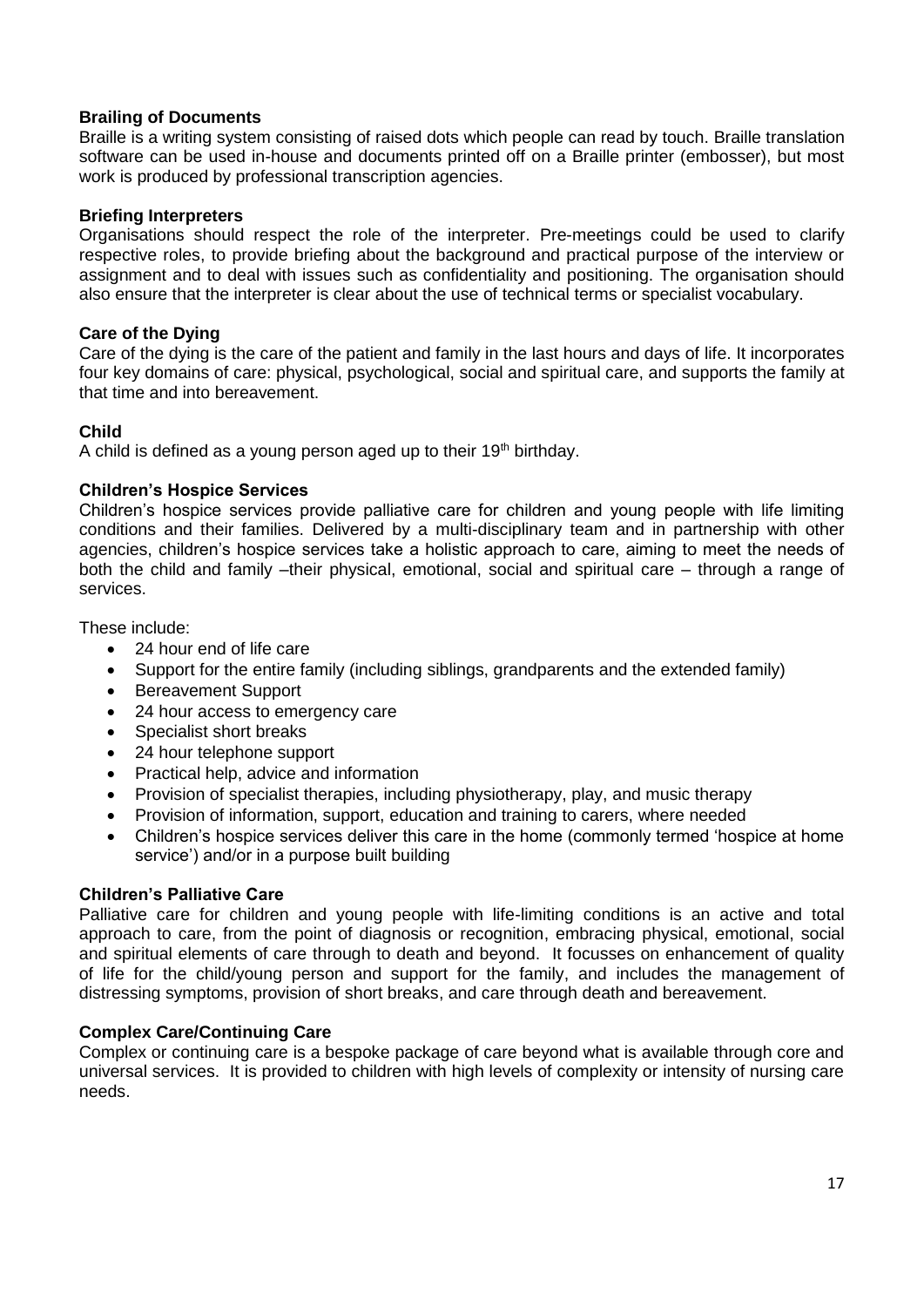#### **Disclosure**

The National Register of Public Service Interpreters' Code of Conduct and Guide to Good Practice states, under 'Ethical and Professional Issues', that interpreters disclose any information, including any criminal record, which may make them unsuitable in any particular case. Interpreters may find themselves working in positions of trust, such as assignments involving children or vulnerable adults. In the interests of public safety, interpreters should be prepared to agree to appropriate searches being carried out by the Disclosure and Barring Service ( DBS).

#### **End of Life**

The end of life phase begins when a judgement is made that death is imminent. It may be the judgement of the health/social care professional or team responsible for the care of the patient, but it is often the child/young person or family who first recognises its beginning.

#### **End of Life Care**

End of life care is care that helps all those with advanced, progressive, incurable illness to live as well as possible until they die. It focusses on preparing for an anticipated death and managing the end stage of a terminal medical condition. This includes care during and around the time of death, and immediately afterwards. It enables the supportive and palliative care needs of both the child/young person and the family to be identified and met throughout the last phase of life and into bereavement. It includes management of pain and other symptoms, and provision of psychological, social, spiritual and practical support, and support for the family into bereavement.

#### **End of Life Care Services**

End of life care services are services to support those with advanced, progressive, and incurable illnesses, to live as well as possible, until they die. These are services that enable the supportive and end of life care needs of both the child/young person and the family and met throughout the last phase of life and into bereavement. It includes management of pain and other symptoms and provision of psychological, social, spiritual and practical support. This is not confined to discrete specialist services but includes those services provided as an integral part of the practice of any health or social care professional in any setting.

#### **Equality of Opportunity**

The provision of appropriate access and communication support to users of public services is an issue of equality of opportunity. It also helps combat the effects of racism, social exclusion and the removal of other discriminatory barriers to full participation in society.

#### **Family**

The term 'family' includes parents, other family members involved in the care of the young person, or other carers who are acting in the role of parents. Family includes informal carers and all those who matter to the child/young person.

#### **Face to Face Interpreting**

This is when the interpreter is physically present in the room. It is usually "bilateral" interpreting, a term used to describe the type of interpreting when the interpreter is working "in both directions" between two languages i.e. both into and from their preferred language (or "mother" tongue). This type of interpreting is often used in situations involving meetings, interviews or visits.

#### **First or Preferred Language**

This may be the first language learned by a person at home ("mother" tongue) or the language in which they are most proficient or feel most comfortable.

#### **Funding**

Organisations should make arrangements to ensure that sufficient funding is available for the engagement of professional interpreters, all forms of communication support and the translation of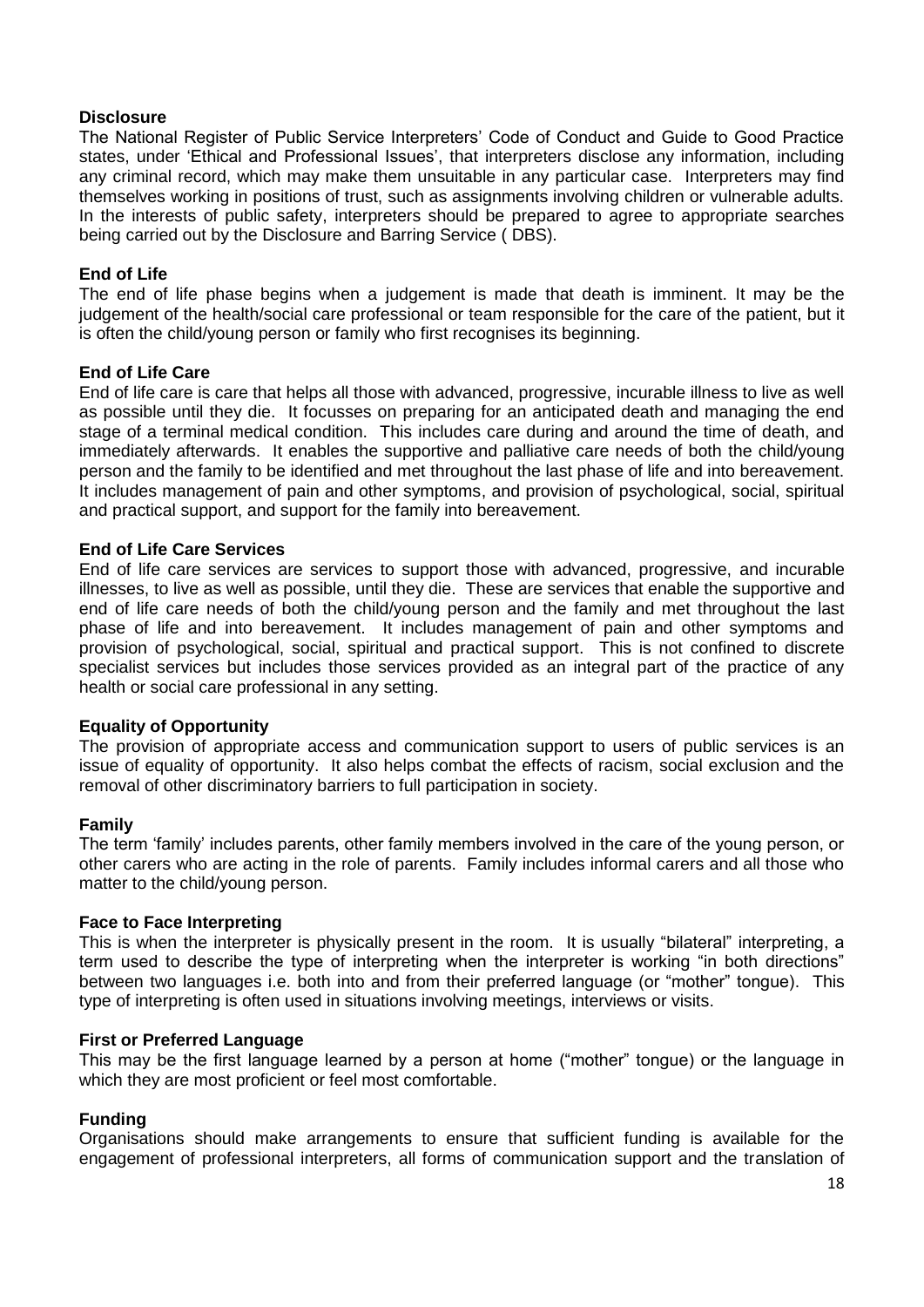information as appropriate. In circumstances where organisations rely upon family members or friends to provide an informal interpreting service they should ensure that adequate checks and balances are in place. When applying for external funding for specific projects, the issue of communications support should be resourced along with other access criteria.

### **Hands-on Signing**

This method of communication involves using British Sign Language. The Deaf blind person follows the signs by placing their hands over the hands of the signer.

### **Hospice for Children and Young People**

Hospices provide short breaks (a few days away from home) tailored nursing care for each child, emergency and end-of-life care, and bereavement support. It provides a range of specialist services which can benefit the children and young people themselves and the wider family.

#### **Hospice at Home**

Hospice at Home is a term commonly used to describe a service which brings skilled, practical children's palliative care into the home environment. Hospice at Home works in partnership with parents, families and other carers.

#### **Human Rights**

The Human Rights Act 1998 envisages the right to information in a language that a person understands when he/she is subject to legal processes. All public authorities should recognise the rights of those who live in our multi-lingual and multi-cultural society to understand, to be understood, and their need to express themselves according to their own linguistic and cultural norms and values.

#### **Key Working**

Key working or care co-ordination is a service, involving two or more agencies, that provides disabled children and young people and their families with a system whereby services from different agencies are co-ordinated. It encompasses individual tailoring of services based on assessment of need, inter-agency collaboration at strategic and practice levels, and a named key worker for the child and the family. Families with disabled children should only have a key worker if they want one. (Care Coordination Network UK 2006)

## **Life Limiting/Life-Shortening Conditions**

Life-threating conditions are those for which curative treatment may be feasible but can fail, such as cancer. Children in long-term remission or following successful curative treatment are not included.

#### **Lip-reading**

This may be a form of communication used by deaf people who use English as one of their communication choices. It is reported that around 40% of what is actually said is captured by the deaf person.

#### **Makaton**

This is a created communication system comprising speech, manual signs and graphic symbols to assist people with communication difficulties, especially learning difficulties.

#### **Needs-Led**

Need-led is the term used to describe how services should be provided on the basis of the needs of the patient and family and not as a result of assessing the resources that are available. To deliver a needs-led service it is important to assess and thoroughly understand the needs of the children, young people and families first.

#### **Needs of the Service Users**

When accessing communication support, the needs of the individual client are paramount. Staff should take steps to ensure matches for language and dialect and that gender issues are addressed.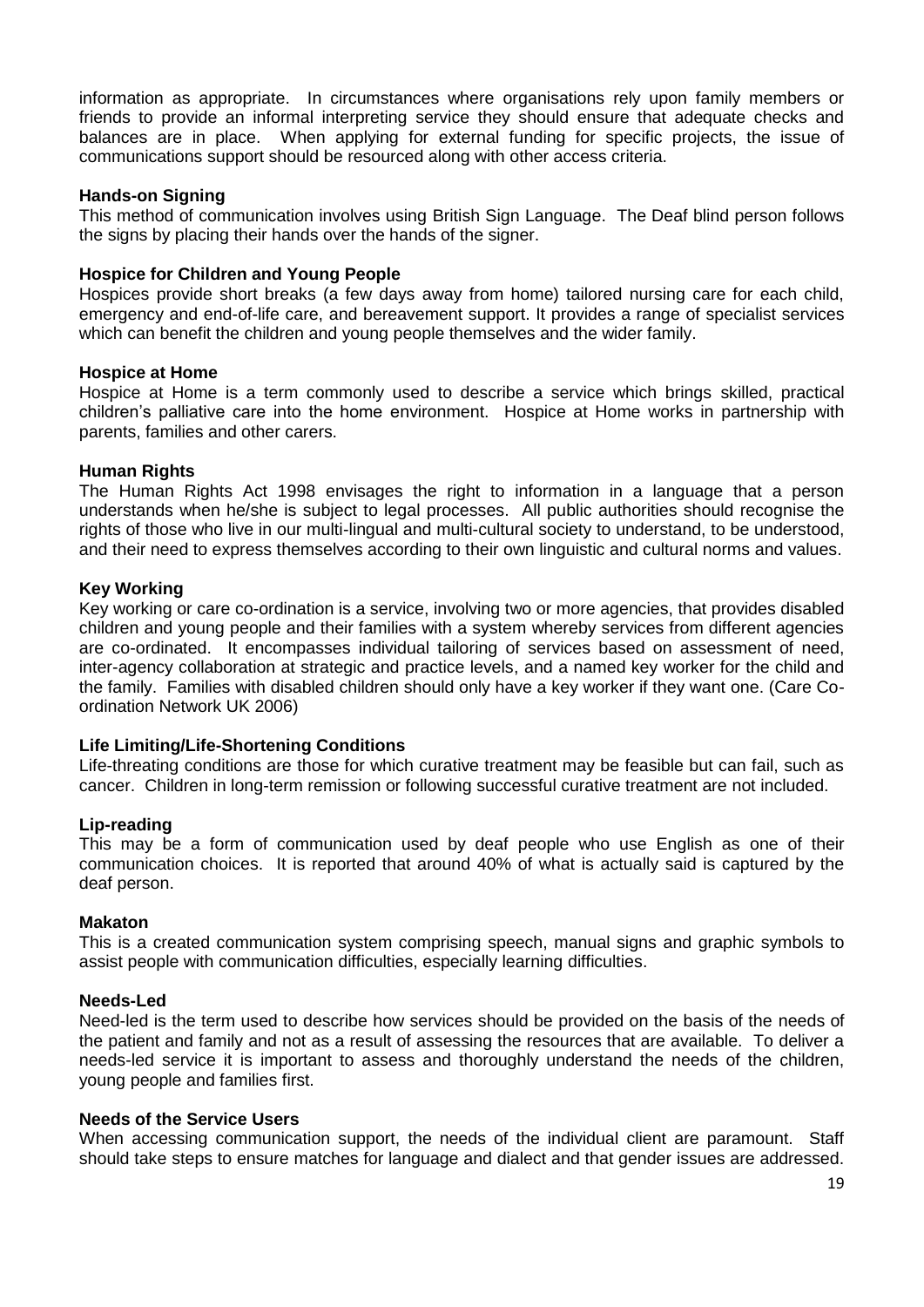This is of particular, but not singular, importance to Muslim women. Constant evaluation of interpreting assignments is important to gauge that the individual needs are being met.

### **Note-taking**

Note-takers often work for Deaf people in meetings or in lectures. These notes may be handwritten, or increasingly, taken in electronic format (cf. Speed Text). The notes may be for reference at a later time, or a deaf person may read off the computer screen in real time. The notes taken will not be verbatim.

#### **Palliative Care**

This is the active total care of patients whose disease is not responsive to curative treatment and includes any care that alleviates symptoms while embracing, psychological, physical, social, cultural and spiritual aspects of a patient's care. Medical care needs may include managing pain and controlling symptoms.

#### **Parents**

The term 'parents' is used to mean any carer for a child whether that is a married or unmarried couple, a single parent, guardian or foster parent.

#### **Primary Healthcare Team**

A primary healthcare team comprises the general practitioner (GP), practice nurse, and community staff (such as community children's nurses or physiotherapist) who work with the practice staff.

#### **Respite care**

This is an outdated term for Short Breaks. See short breaks

#### **Service Level Agreement**

A service level agreement is an agreement between the commissioner and any organisation providing a service. They specify standards to which the service should be provided, for what sum of money and for how long.

#### **Short Breaks**

Short break care has three main functions:

- To provide the child or young person with an opportunity to enjoy social interaction and leisure facilities
- To support the family in the care of their child in the home or an alternative community environment such as a children's hospice
- To provide opportunities for siblings to have fun and receive support in their own right

Short breaks may offer the whole family an opportunity to be together and to be supported in the care of their child or it may offer care solely for the child or young person.

#### **Specialist Short Break Care**

Specialist short break care refers to a setting of care, a programme of care, or a service that provides additional care for highly complex or technology dependent children who may otherwise be excluded from short breaks provided by social care. It may take place in the child's home or in a setting outside of the home such as a hospital, long-term care facility or hospice. Specialist short break care provides the support required to meet the child's holistic care needs and enables children and families to access short break services. Specialist short breaks will often address some aspects of symptom management. Specialist short breaks should also meet the functions described under general short breaks.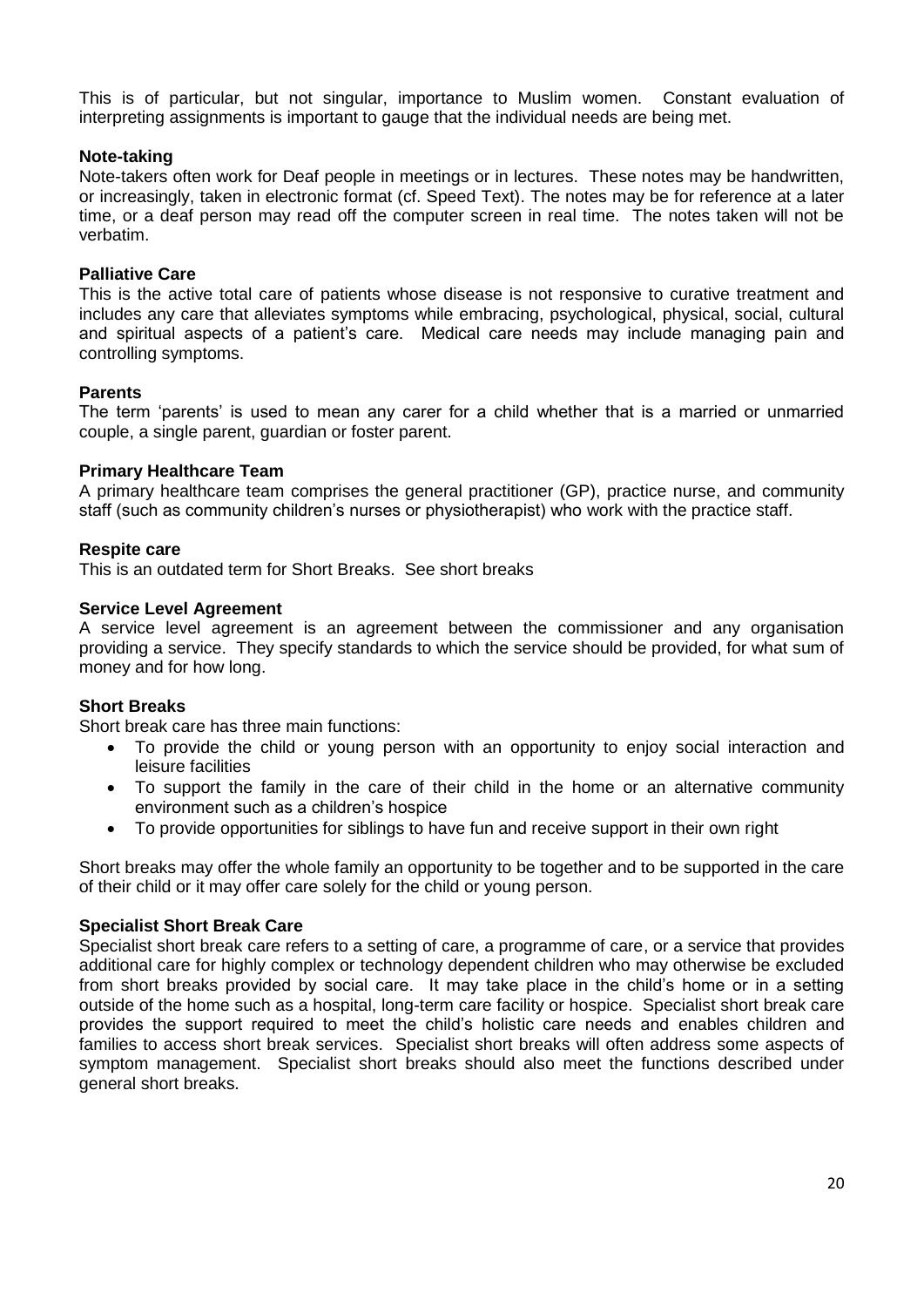#### **Supportive Care**

Supportive care is an 'umbrella' term for all services, both generalist and specialist, that may be required to improve the quality of life for people with life-threatening illnesses. It recognises that people need some forms of care that are not directed.

#### **Symptom Management**

Symptom management is the management of common symptoms associated with life limiting conditions. It is often used to refer to symptoms that are primarily physical, but in palliative care, symptom management also includes attention to psychosocial and spiritual aspects of symptoms where appropriate.

#### **Technology Dependent Children**

Technology dependent children are those who need both a medical device to compensate for the loss of a vital bodily function and substantial and on-going nursing care to avert death or further disability.

#### **Transcription**

A transcription is often a verbatim written record of spoken language material and of material in certain signed artificial communication systems based on the same language (for example, sign supported English, SSE, or Signed Exact English, SEE). A transcription is completed working from recorded material and involves the transfer of material in the same language between different media, spoken to written, signed (manual coded system) to written, rather than transfer between different languages. Transcription may also be used to describe transfer into audio or other formats (e.g. Braille, large print, and electronic version) for blind people or people with literacy needs.

#### **Young Adult**

The term young adult describes a person from their 19<sup>th</sup> birthday.

#### **Young Person**

The term young person describes a person from their  $13<sup>th</sup> - 19<sup>th</sup>$  birthday.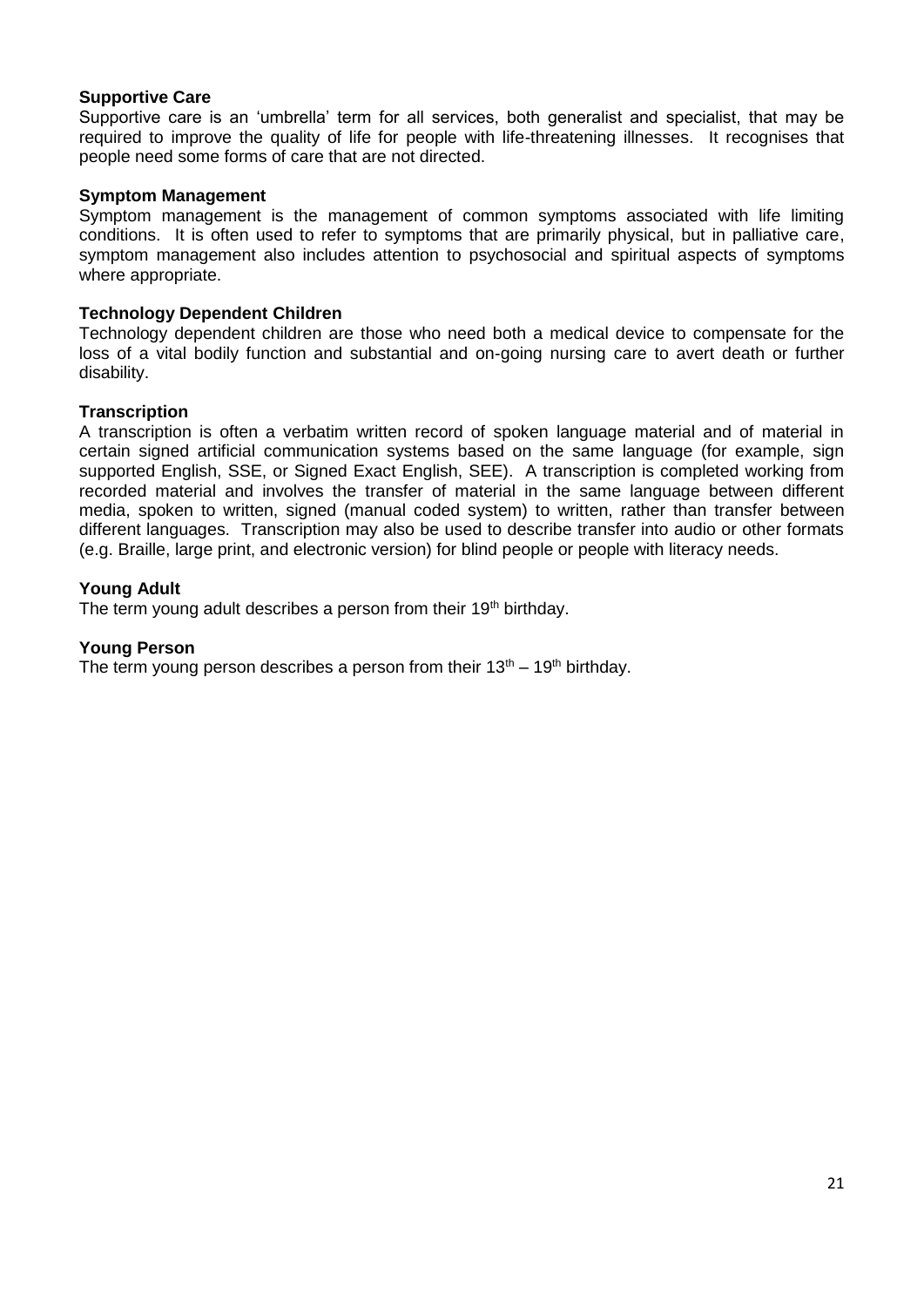## **Language Identifier**

In order to ensure effective communication takes place it is important to be clear what is the family's or individual's first or preferred language This is sometimes difficult when you don't know where a family are from or what language they speak.

To help with this identification, Rainbows have adopted the Pearl Linguistics' "Language identifier". This can be accessed at<http://www.pearllinguistics.com/language-identifier>

This enables the family or individual to point out their country's flag and the language can be identified audibly from those listed under the flag.